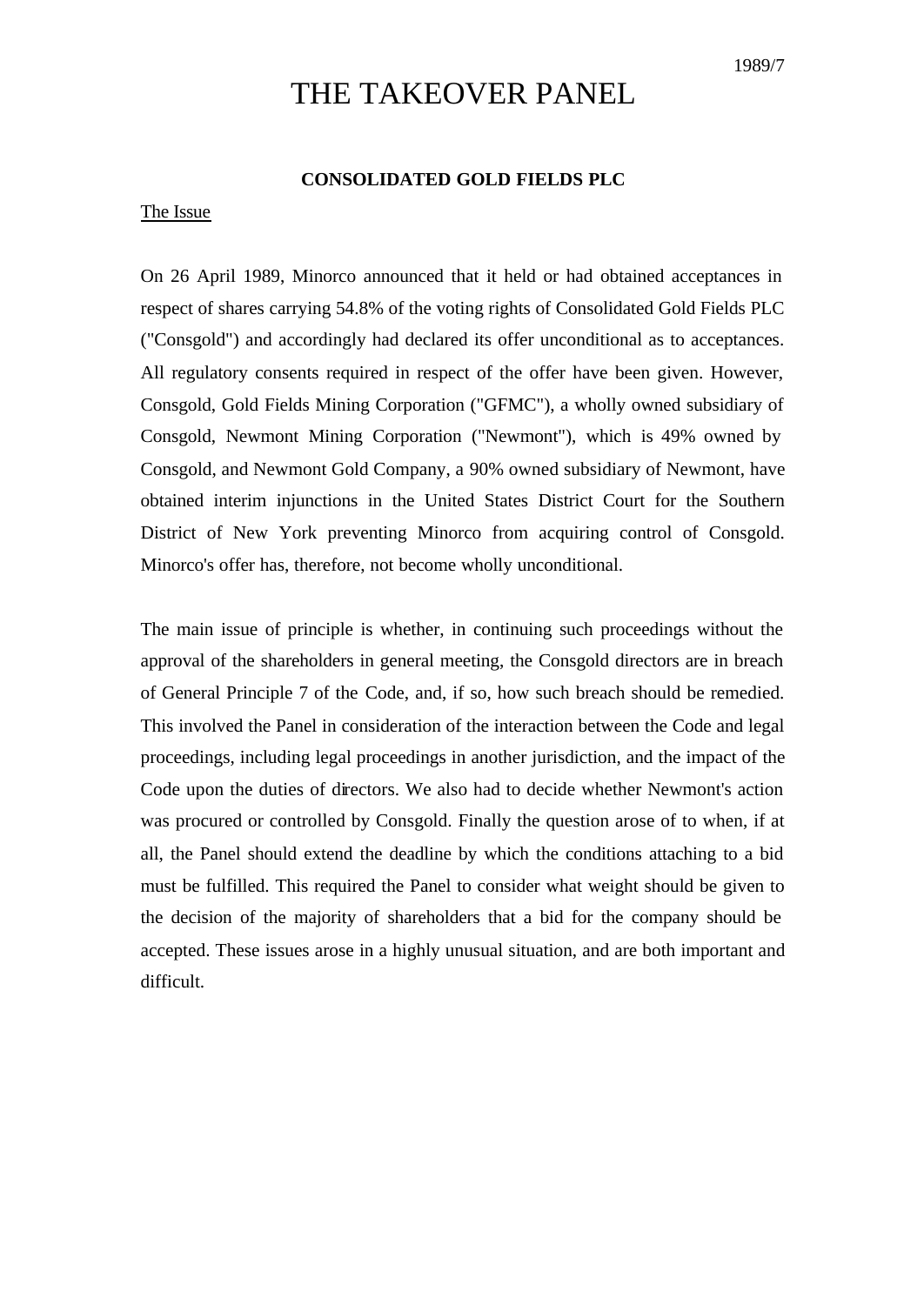#### Ruling

The Panel considers that the continuance of the US proceedings without shareholder approval clearly has the effect of frustrating the offer for Consgold and so is contrary to General Principle 7. Consgold should forthwith discontinue such proceedings unless the directors obtain shareholders' approval in general meeting by 30 May. The majority view of shareholders as to the future of their company should be respected.

The proceedings brought by Newmont have not, on the evidence before us, been procured or controlled by Consgold. So General Principle 7 does not extend to Newmont's proceedings, and we make no order against Consgold in respect of those proceedings.

We grant a limited extension of the bid timetable to enable the Consgold board to summon a shareholders' meeting. We detail below a timetable which means that at the latest the bid will either lapse or go unconditional by 7 June, the date by which payment was due under the original timetable of the bid.

We regard it as fundamental that Consgold should comply with the Code, and this order gives a limited time in which Newmont, and possibly the US court, may reconsider whether an action should continue which has the effect of preventing the majority of shareholders in Consgold from determining the future of their company. It follows, however, that if Newmont's proceedings are not terminated within the extended timetable, the bid will lapse. This results from the highly unusual circumstances of this case. We are justified in preventing Consgold from continuing its proceedings in the US without shareholders' approval. There are, however, no grounds for preventing Newmont, which perceives its interests as affected by the proposed takeover, from legitimately seeking to protect those interests in so far as it can in the US courts.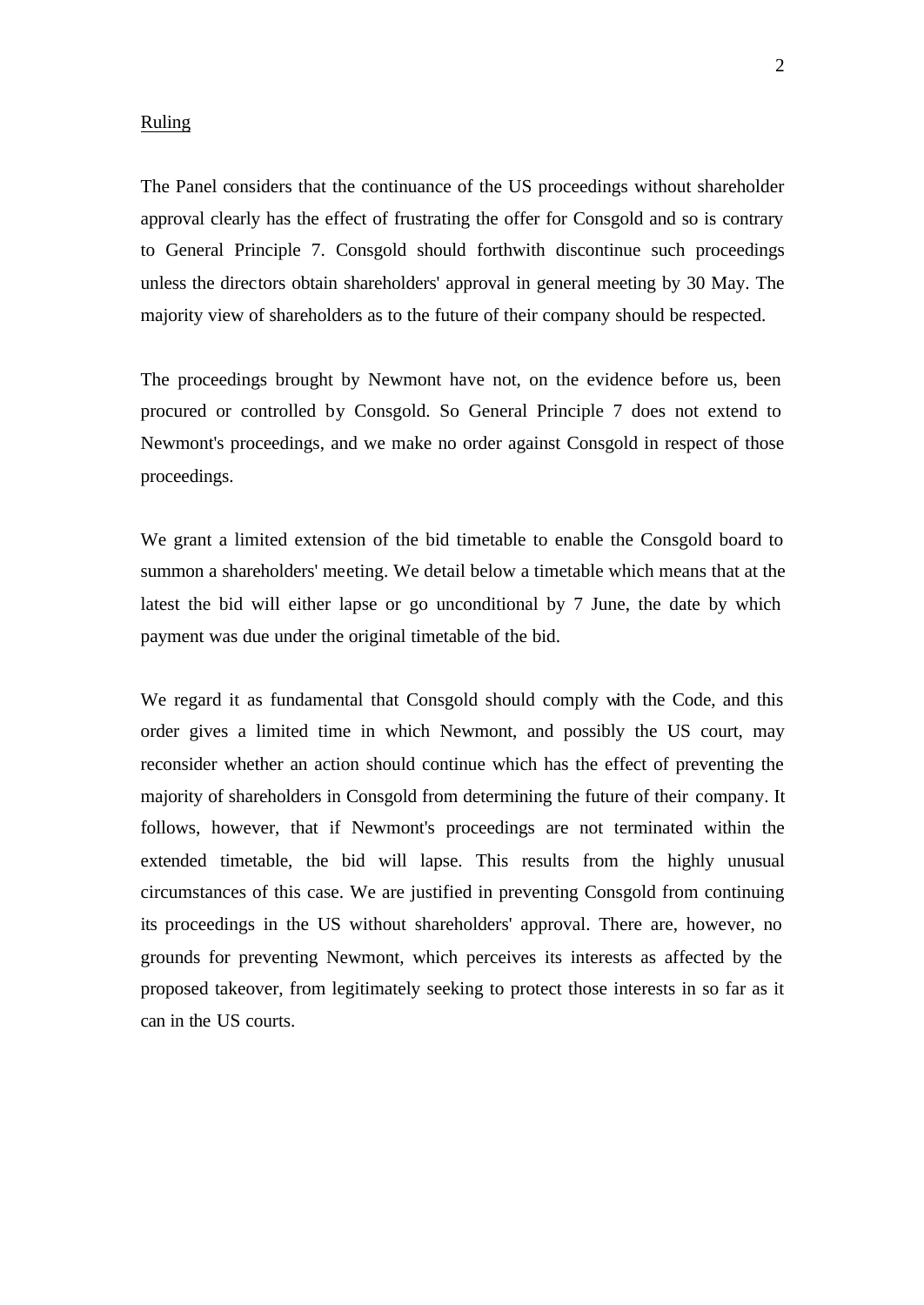#### The Facts

Prior to its first offer made on 21 September 1988, Minorco owned 28.9% of the issued share capital of Consgold. On 4 October 1988, Minorco posted its first offer document. On 11 October, Consgold, GFMC and the Newmont companies commenced anti-trust proceedings in New York, claiming that the proposed acquisition violated Section 7 of the Clayton Act and also contending that there had been a violation of securities fraud laws.

On 19 October 1988, the Secretary of State for Trade and Industry appointed Inspectors under Section 442 of the Companies Act 1985 to investigate and report on the membership of Consgold with particular reference to undisclosed concert parties, and also under Section 177 of the Financial Services Act 1986 to investigate possible insider dealing. At that time, Consgold sought a ruling of the Panel that Minorco's offer should lapse pending the outcome of the enquiry by the Inspectors, but the Panel declined to make such an order. The Panel considered that, in the absence of any evidence which pointed to a breach of the Code by Minorco, there could be no justification for it requiring the bid to lapse. That remains the position. Neither the Department of Trade and Industry nor any other party has placed any material before us which would justify the Panel preventing Minorco from pursuing its bid.

In the event, however, the first bid lapsed because, on 25 October 1988, the Secretary of State, on the advice of the Office of Fair Trading, referred it to the Monopolies and Mergers Commission. On the same day the United States District Court issued a preliminary injunction to Newmont preventing Minorco from acquiring control of Consgold. The Court also ruled that Consgold had no standing to pursue its anti-trust claim. Both Minorco and Consgold appealed this decision. All parties clearly appreciated that Minorco might well launch a further offer if it was cleared to do so.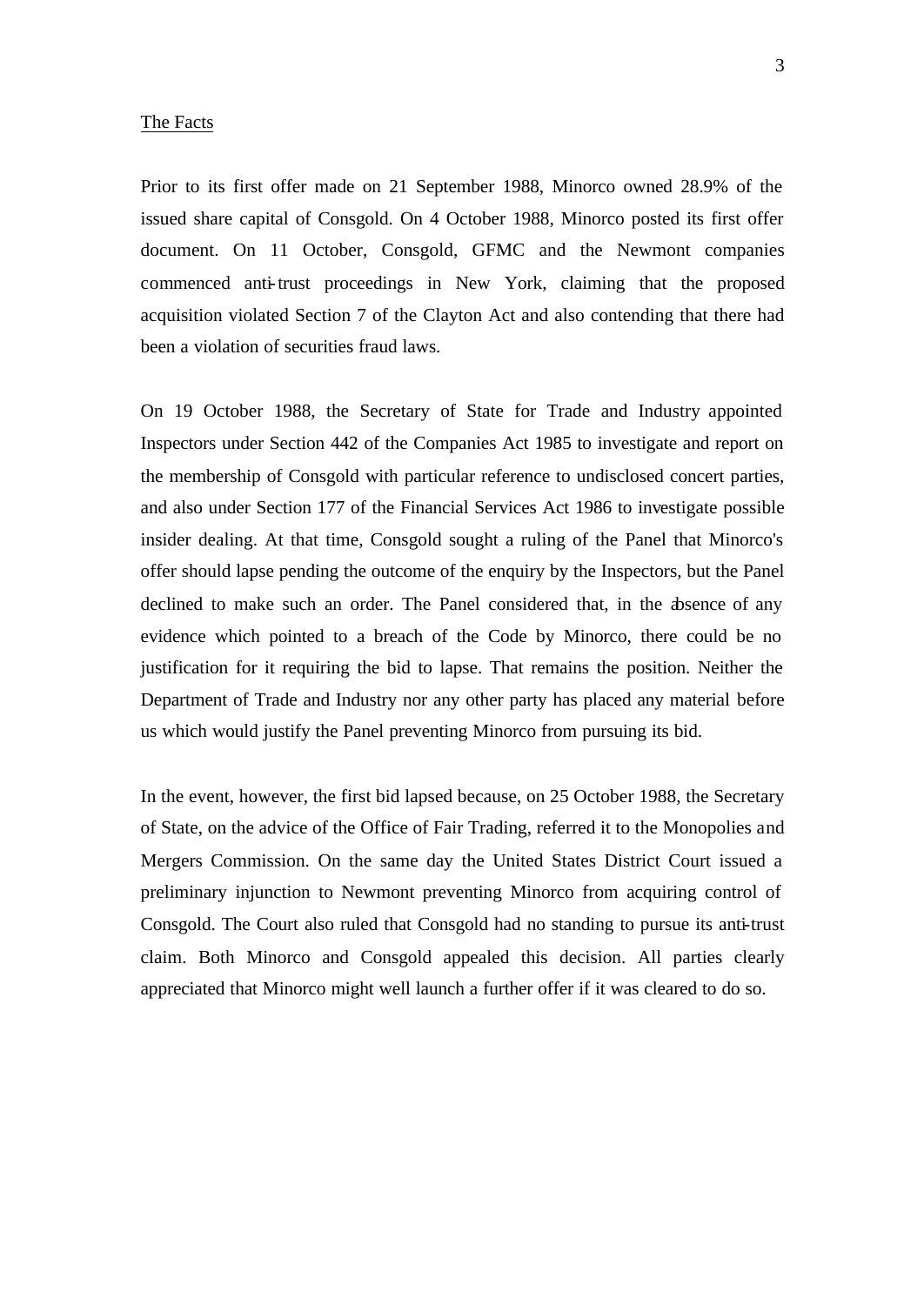On 2 February 1989, the Secretary of State, on the advice of the Monopolies and Mergers Commission that the proposed merger would not operate against the public interest, cleared Minorco to make a fresh bid. The European Commission also ruled that there was no objection to a bid by Minorco for Consgold. In accordance with the Note on Rule 35 of the Code, Minorco was therefore permitted to make a fresh offer within 21 days of the clearance and, on 20 February 1989, Minorco announced its new offer. Its offer document, posted on 25 February, included a condition relating to the non-existence of any legal action which would prohibit implementation of the offer or render Minorco unable to acquire some or all of the shares in Consgold, and specifically referred to the legal proceedings brought by Consgold and Newmont in the United States. This condition was intended to protect Minorco, particularly against any suggestion that its final offer was a breach of the US injunction and so a contempt of court.

On 22 March 1989, the US Federal Court of Appeals dismissed Minorco's appeal against the interim injunction granted in favour of Newmont. The Court also allowed the appeal by Consgold concerning its standing to bring an anti-trust claim, and so ruled that it was also entitled to an interim injunction in similar terms to that granted in favour of Newmont. There have subsequently been further applications to the Court, to consider proposals by Minorco which it submitted would avoid the risk of any activity in breach of the anti-trust laws, but the Court has ruled that the injunction should continue in full force. An interim injunction would normally continue in force until such time as a full trial of the anti-trust proceedings was held.

On 31 March, Minorco, through its advisers, asked the Executive to consider whether the time provided by Rule 31.7 for the fulfilment of all conditions of the offer (21 days after the date on which the offer is declared unconditional as to acceptances) could be extended in the event that the United States legal proceedings were not concluded within a normal bid timetable. Minorco also raised the question whether the commencement and continuance of the legal proceedings in the United States constituted a breach of General Principle 7 on the part of the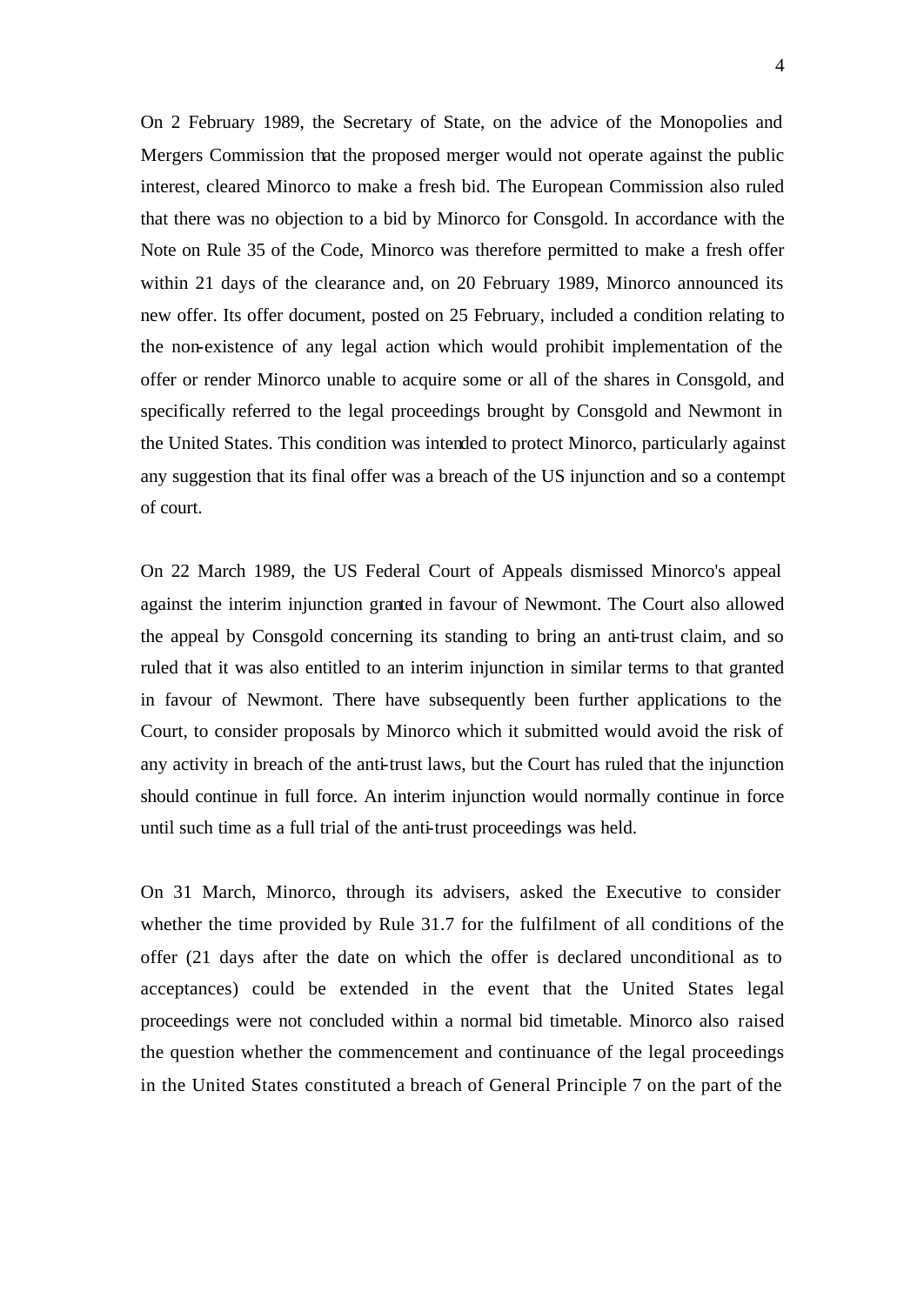directors of Consgold. The Executive, however, declined to decide either of these issues at that time, on the ground that they would be irrelevant if Minorco failed to obtain sufficient acceptances to declare its offer unconditional as to acceptances or if it succeeded in obtaining the discharge of the injunction in the United States Court. The Executive considered, as the Panel itself had done in an earlier case concerning the offer by Lloyds Bank for Standard Chartered, that it would be inappropriate to give a ruling on an issue which might for one of a number of reasons become academic. The Executive was also reluctant to consider giving a ruling which might interfere with existing legal proceedings unless a practical necessity to do so arose.

By 26 April the need to consider the issue had plainly arisen, since at that time the offer was declared unconditional as to acceptances but the United States injunction remained in force. Minorco's advisers formally complained to the Panel that Consgold's directors were in breach of General Principle 7. They also submitted that, if Consgold were to be permitted to remedy the breach by seeking shareholder approval, an extension ought to be granted of the time within which the offer must become wholly unconditional.

## The relevant provisions of the Code

General Principle 7 of the Code provides as follows:-

"At no time after a bona fide offer has been communicated to the board of the offeree company, or after the board of the offeree company has reason to believe that a bona fide offer might be imminent, may any action be taken by the board of the offeree company in relation to the affairs of the company, without the approval of the shareholders in general meeting, which could effectively result in any bona fide offer being frustrated or in the shareholders being denied an opportunity to decide on its merits."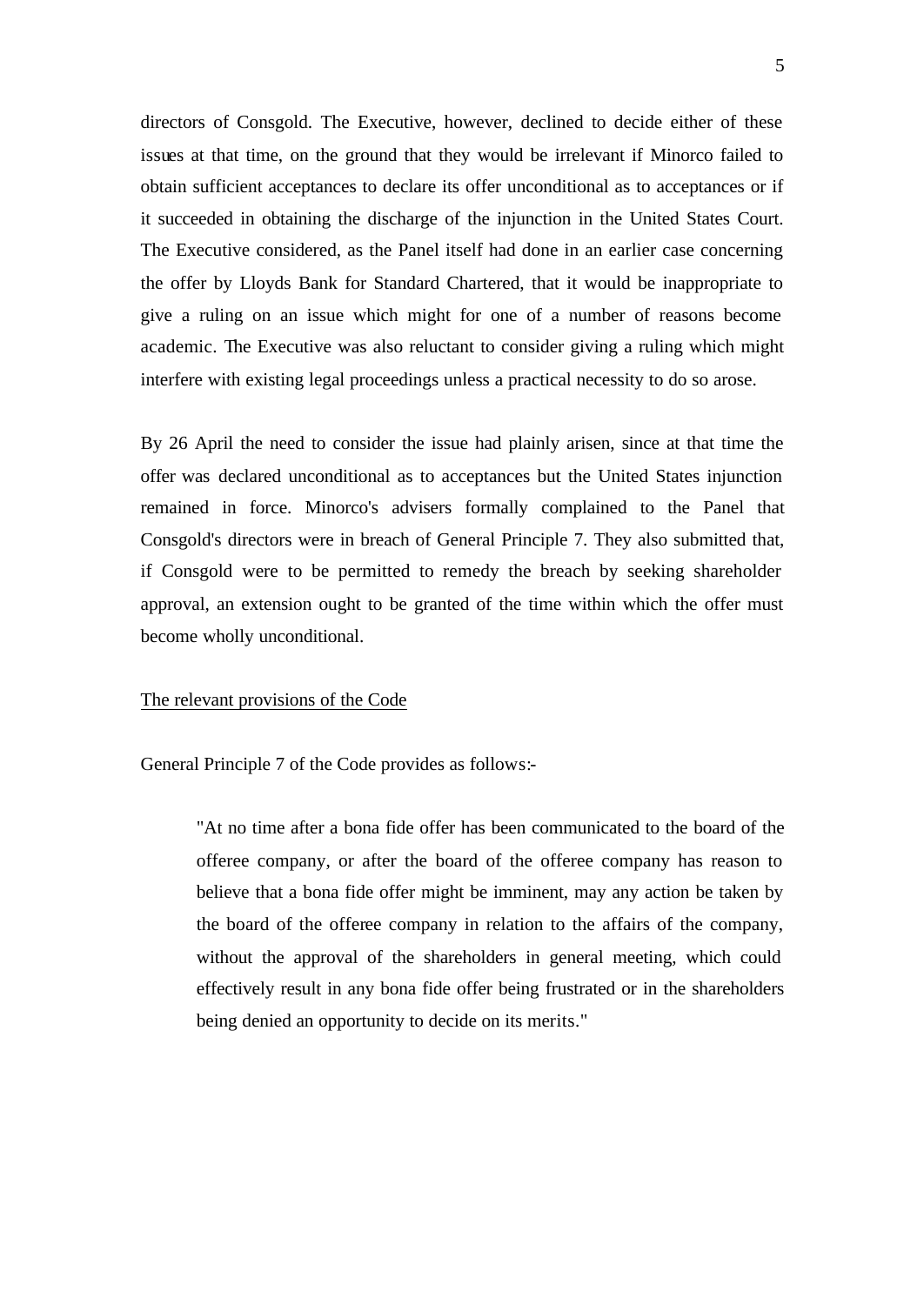Rule 21 sets out certain specific frustrating action which must not be taken without the approval of shareholders. Legal proceedings are not included. The Rules are not, however, exhaustive of the situations in which the General Principles can apply. So the first essential issue which we had to decide was whether commencement or continuation of the legal action in the United States by Consgold and Newmont, without the approval of the shareholders of Consgold, constitutes a breach of General Principle 7 and, if so, what the remedy should be. In considering this issue, the position of Consgold and its wholly owned subsidiary, GFMC, must be regarded as identical. The position of Newmont and its subsidiary falls for separate consideration since Consgold only owns 49.3% of Newmont, and it is necessary to examine the relationship between the two companies carefully. It is only the actions of the directors of the target company which are subject to General Principle 7. Minorco accepted that the only order it could seek in regard to Newmont's proceedings was an order that Consgold should use its influence with Newmont to persuade it to discontinue its proceedings .

# The approach of the Panel to legal proceedings

The Panel has in the past been reluctant to interfere with the taking of legal action by parties to an offer. The Panel would not lightly seek to preclude a party from pursuing proceedings which can legitimately be brought before a court whether in the UK or overseas jurisdictions. Any attempt to invoke the jurisdiction of the Courts during a takeover has in the past been resolved without it becoming necessary for the Panel to consider whether the nature of such proceedings, or the time at which they were brought, had conflicted with General Principle 7. In 1977, in Dunford and Elliott v Johnson and Firth-Brown [I977]1 L1.L.R.505, at page 510 Lord Denning MR said:-

"The very moving for an injunction would seem to be a breach of General Principle 4 [how General Principle *7*] of the Code; seeing that it is an action which is designed to frustrate the making of a bid."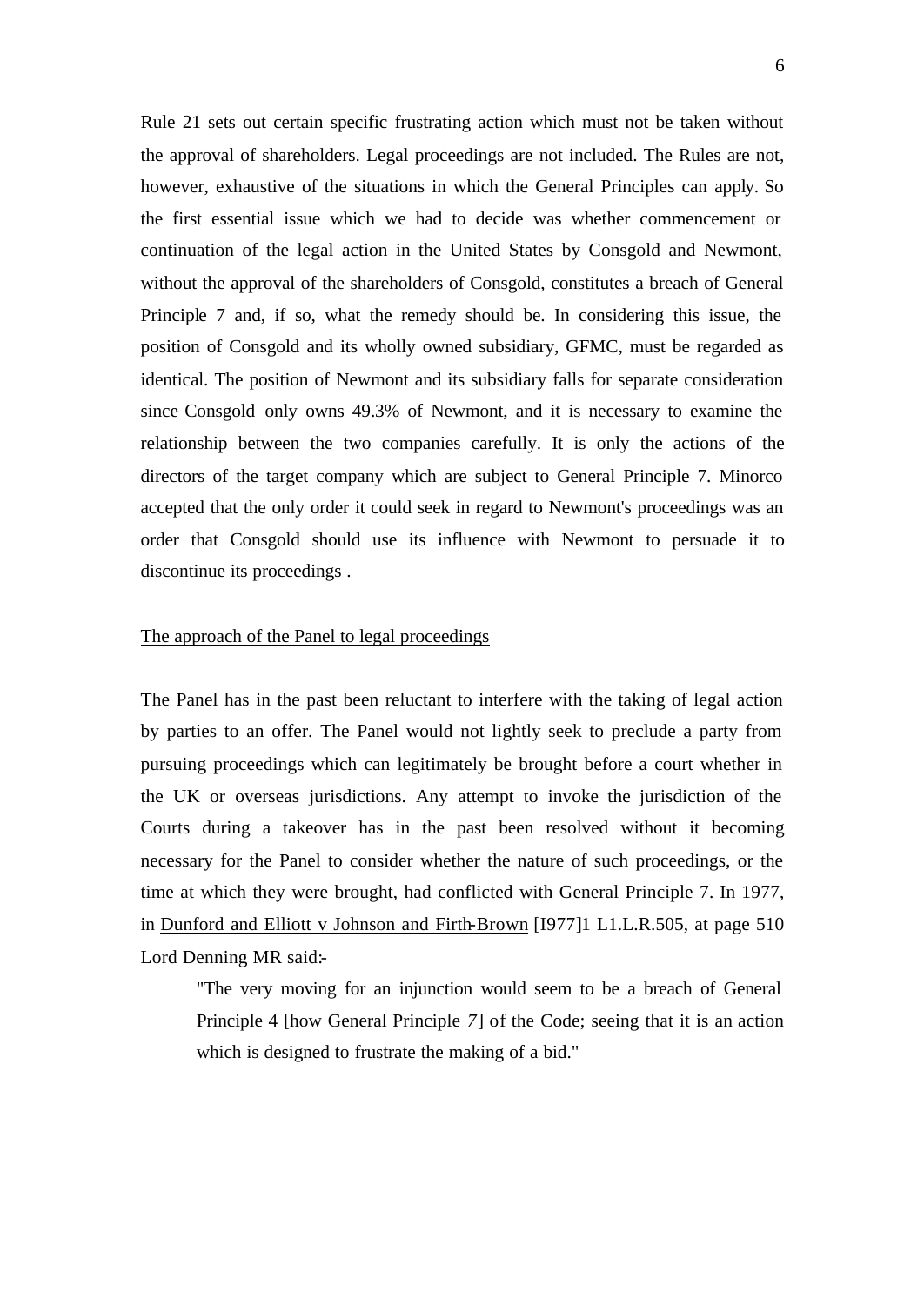In the event, the injunction was refused so no final ruling had to be made by the Panel as to whether the legal proceedings gave rise to a breach. On 18 January 1977, however, the Panel issued a statement in the following terms:-

"If the board of an offeree company contemplates legal proceedings in relation to an offer or prospective offer, problems may in certain circumstances arise under the Code. The board would therefore be well advised in such a case to consult the Panel before any action is taken."

This history indicates that it has in the past been contemplated that legal proceedings might, depending upon their nature and timing, give rise to a potential conflict with the provisions of the Code. The statement of 18 January 1977 has never, however, been incorporated as a Note in the Code. In practice litigation, whether tactical or otherwise, which might frustrate an offer has never previously reached the point at which the Panel has been required to consider making an order requiring the discontinuance of legal proceedings unless the approval of shareholders is obtained to its continuance. This reflects the practice of the Executive, which we believe to have served the Panel well, of not ruling on such an issue until it became at least probable that the proceedings would in the event actually frustrate the offer.

The reluctance of the Panel to take action which would in any way interfere with the exercise of jurisdiction by the Courts applies equally to proceedings in foreign courts, such as those in the United States District Court in this case, as to proceedings in this country. The action taken in the United States District Court is brought by the plaintiffs under Section 16 of the Clayton Act claiming anticompetitive conduct which infringes Section 7. In proceedings brought under this Section, the determination of whether a proposed acquisition violates Section 7 of the Act ultimately lies exclusively with the Courts. No arm of the United States government is entitled to block an acquisition in advance on the ground of contravention of Section 7. A claim for an injunction preventing a proposed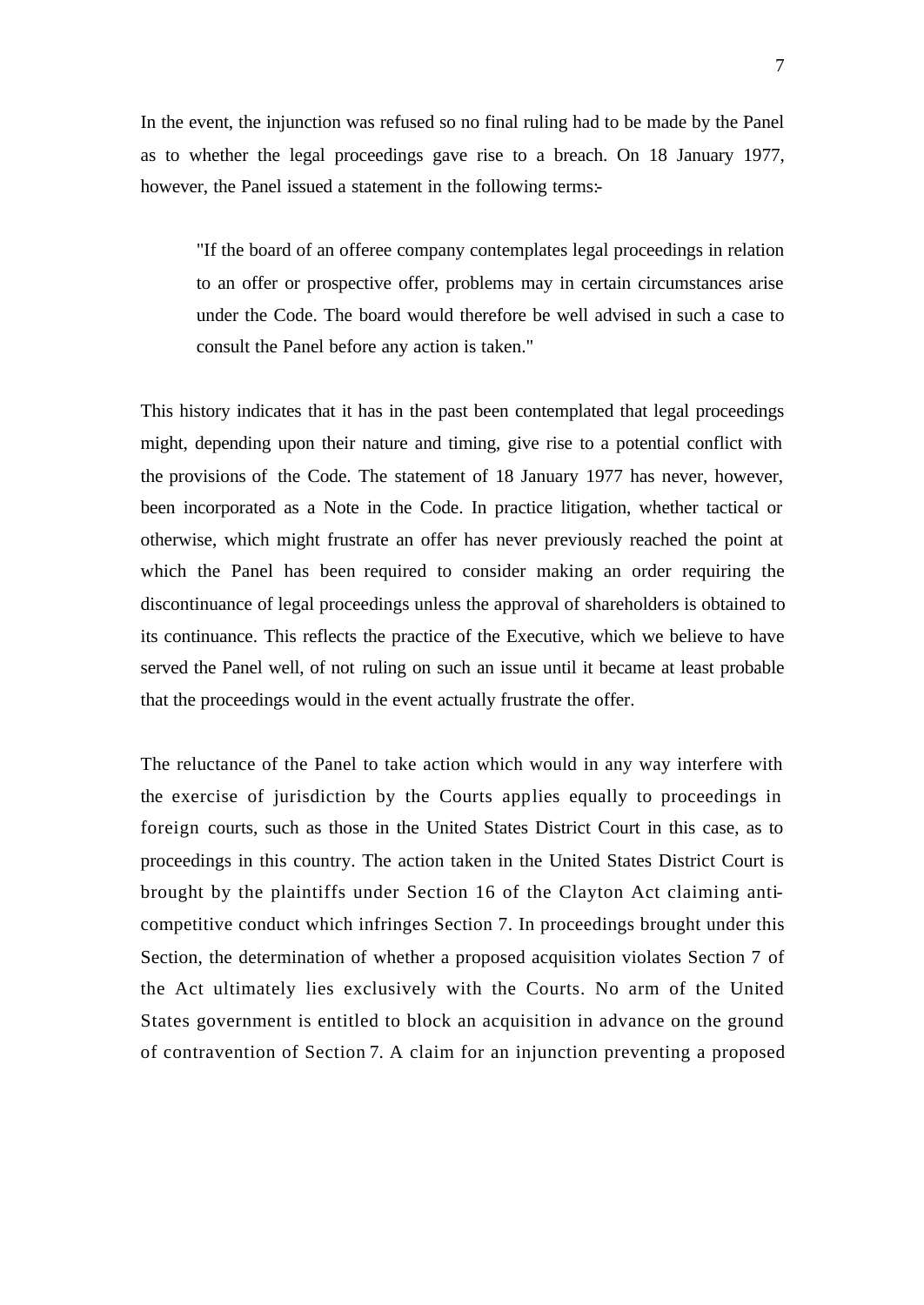acquisition may be brought either by public authorities, such as the Department of Justice or the Federal Trade Commission, or by a private litigant. Whilst the proceedings are designed to protect the public against anti-trust activities, Section 16 of the Clayton Act entitles private litigants to commence such actions, in which they can recover for their own benefit the full remedies available under the law. It is regarded as helpful to the enforcement of the policy of the law that private litigants who may be damaged by anti-competitive actions can bring such proceedings, to reinforce the attempts of government to secure enforcement. We were informed that it is common practice for directors of US companies to consider whether to take such proceedings, and that "it is the duty of directors to file an anti-trust suit when in their business judgment the proposed combination would be illegal or otherwise detrimental to the corporation . . .". It appears that anti-trust suits brought by private litigants are much more frequent than those initiated by government agencies.

In ruling on the claims by Consgold and Newmont in the United States proceedings, the US Court has not made conclusive findings that any acquisition of Consgold by Minorco would violate United States anti-trust laws. The Court has essentially held that Consgold and Newmont have a serious case which can properly go to full trial, and is "holding the ring" by the grant of an interim injunction on principles which in broad terms are not dissimilar to those on which the Court grants an interlocutory injunction in this country. All parties accepted that we should, therefore, proceed on the basis that the substance of the claim being brought in the United States Court is one which could succeed upon full investigation at trial. We note, however, as did Judge Mukasey in ordering a preliminary injunction, that the proposed takeover has not been challenged either by the United States Justice department, or the Committee on Foreign Investment in the United States. On 21 October 1988, the Department of Justice and the Federal Trade Commission had allowed the waiting period under the Hart Scott Rodino Anti-Trust Improvement Act to expire, effectively discontinuing any investigation by the United States administration in the United States. The Committee on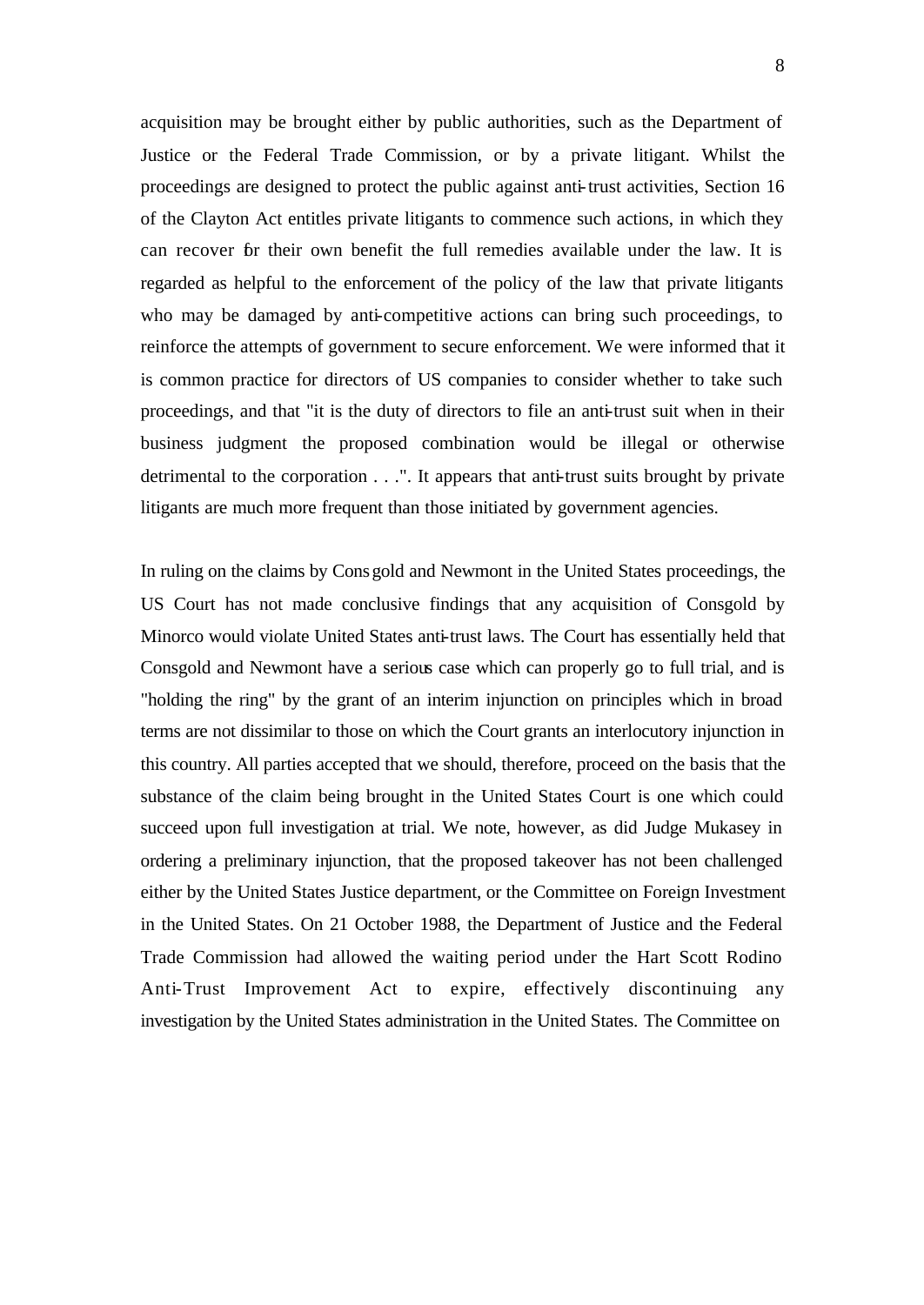Foreign Investment in the United States, whose members include five cabinet ministers, reviewed the transaction over a period of five months and have not sought to take any steps to block it. This is not, therefore, a case in which any public body in the United States has initiated proceedings to prevent Minorco pursuing its bid. Whilst, as we have already stated, the nature of the proceedings is designed to secure the public benefit, those which have at present been instituted are brought purely by Consgold and Newmont as private litigants.

We hope we have already made plain that in considering the issues before us we do not intend to show any disrespect to the United States Court. We consider that the issue of principle which has to be decided is exactly the same as if proceedings had been instituted in the Courts of this country. We are conscious of the implications for control over bids if parties seek the intervention of a court. Although we are not suggesting that this is so in the present case, litigation could become a tactical weapon intended to prevent a bid from being considered on its merits. All this could take place regardless of the views of the shareholders who own the company. We think that, in principle, this would be highly undesirable and potentially gravely damaging to the orderly conduct of bids. In saying this, we are not suggesting that it may not be appropriate to take legal proceedings which frustrate a bid. All we are saying is that the shareholders should be entitled to decide whether such actions should take place.

# The submissions of the parties

The essential submission of Minorco was that the legal proceedings brought in the United States were now frustrating the offer and preventing the shareholders from deciding the bid on its merits. Whether or not this was true at the commencement of the proceedings, the present position is that shareholders holding, together with Minorco, a majority of Consgold's shares have accepted the Minorco offer but will be prevented from selling their shares to Minorco unless the United States proceedings are discontinued. Without such discontinuance, the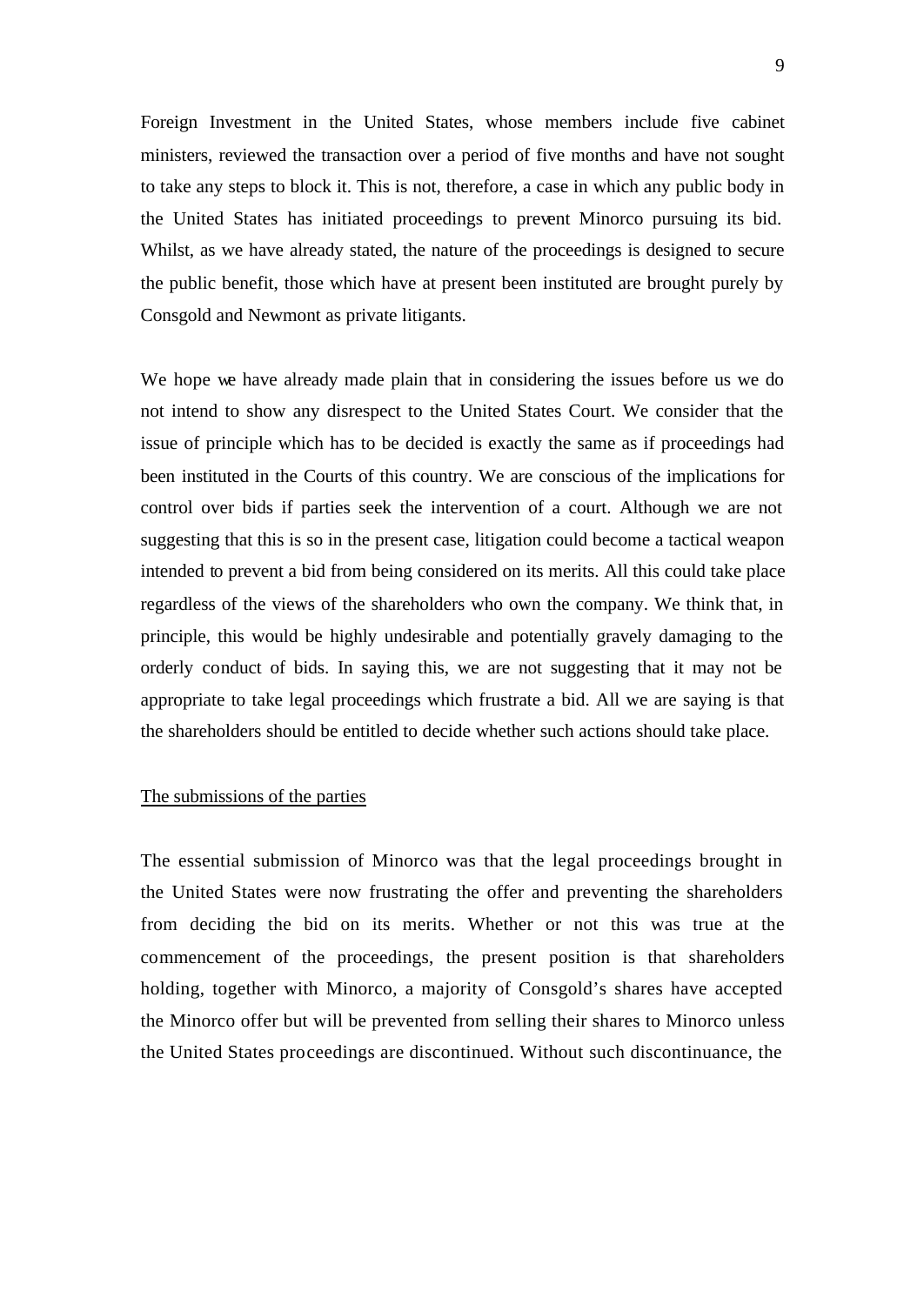bid cannot go unconditional if Minorco is to avoid breaching the US court's order. Minorco submits that the duties of directors to act in the best interests of the company as they perceive it are affected or limited by the provisions of the Code, and that in the present case the directors are not entitled to continue proceedings which frustrate an offer without seeking the approval of all shareholders.

Consgold accepted that the actions detailed in Rule 21 were not exhaustive of the application of General Principle 7. It also accepted that litigation, whether in this country or in other jurisdictions, could constitute frustrating action. It further accepted that the issue of whether frustrating action in fact existed had to be assessed objectively by regard to all the circumstances. Consgold' s principal submission was that Minorco had made its second offer in the knowledge of the existence of the US proceedings. It had made the cessation of those proceedings a condition without fulfilment of which its offer would not be declared conditional. The bid had been conducted throughout in the full knowledge that the US proceedings could prevent the offer being implemented. Minorco had taken steps in the US to seek to obtain the discharge of the injunction and, until those steps failed, had not seriously raised with the Panel Executive the possibility that the litigation might constitute frustrating action. The Panel Executive had not raised the issue with Consgold until after day 60. The market trading in the shares of Consgold had been influenced by the knowledge of the action in the US, and to some extent by the state of play in that action at various times. The existence of the proceedings may well have depressed the price of Consgold's shares, and the market position could, therefore, have been distinctly different if the Panel had ruled at an earlier date that there was frustrating action. Consgold submitted that it was too late for such a ruling to be made now, having regard to the need to secure both the integrity of the market and fairness to Consgold shareholders.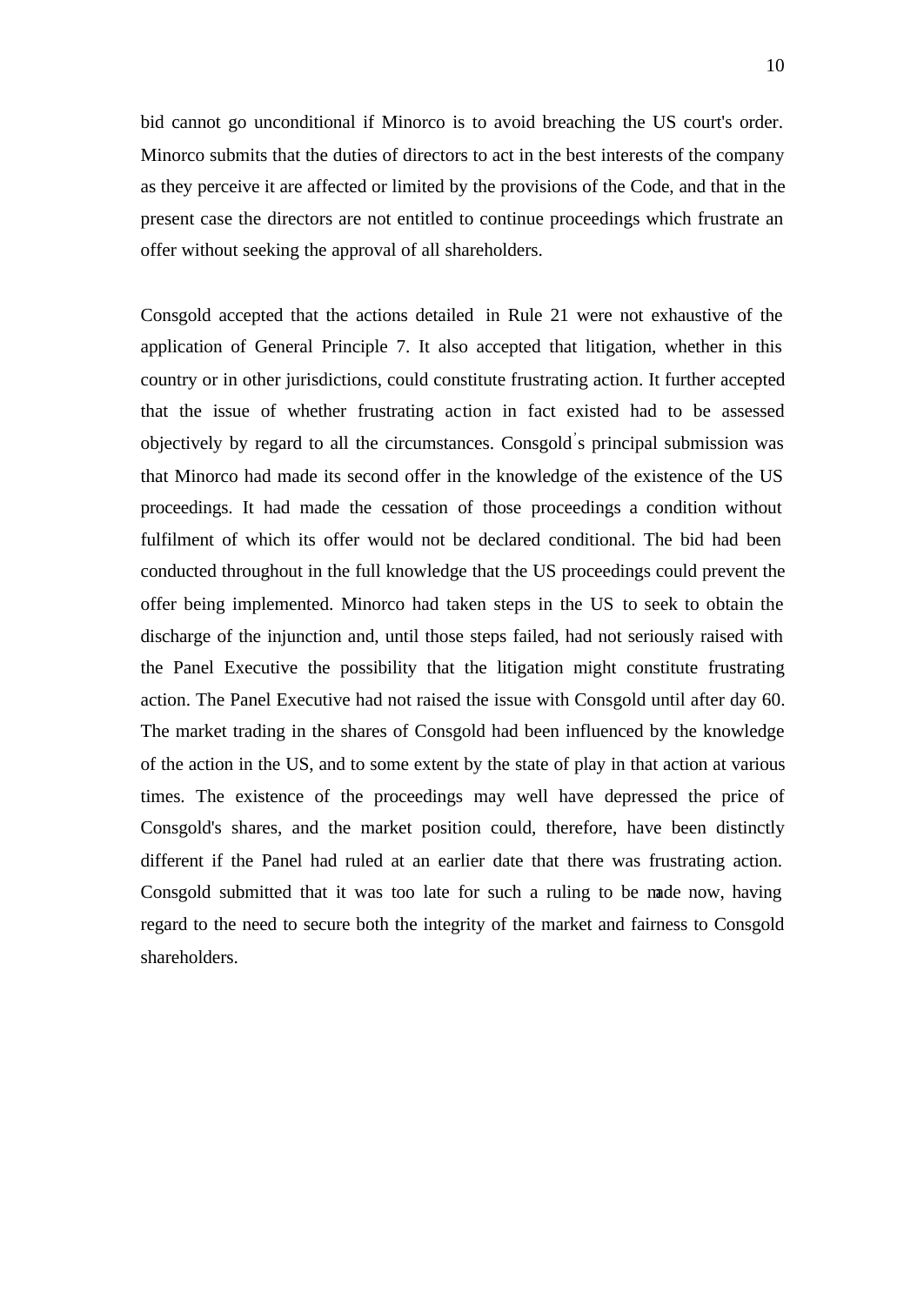Consgold further submitted that the proceedings in the United States Court have substance and are legitimately brought to protect the interests of the companies concerned. It argued that the proceedings are being pursued in fulfilment of the responsibilities of its directors to protect the interests of the company. It submitted that this remained the position, notwithstanding that the majority of shareholders had by 26 April clearly indicated a wish that control of the company should pass to Minorco. Consgold reinforced this submission by reference to the legal responsibilities of directors. It referred to an opinion given by Leading Counsel, Mr Richard Sykes QC, as to the duties of directors. A letter of advice from Consgold's solicitors (Freshfields) summarising this opinion concludes in the following terms:-

"In view of the assessment of the interests of Gold Fields [made by Consgold' s directors], and of the continuing existence of minority shareholders, the Directors have been advised that they are entitled and bound to continue with the US litigation and that failure to do so could expose them to risk of suit from minority shareholders for breach of duty. Just because the Minorco bid has now attracted acceptances sufficient to enable it to go unconditional as to acceptances, the Directors cannot simply abandon a course which has been taken by them on the basis that it is in the interests of Gold Fields."

It was accordingly submitted by Consgold that the directors are doing no more than fulfilling their duty. It further submitted that acceptance of the complaint by Minorco would necessarily lead to an extension of the bid timetable but without a guarantee that a conclusive result would then emerge. It is said not to be in the interests of either Consgold, the conduct of bids, or an orderly market.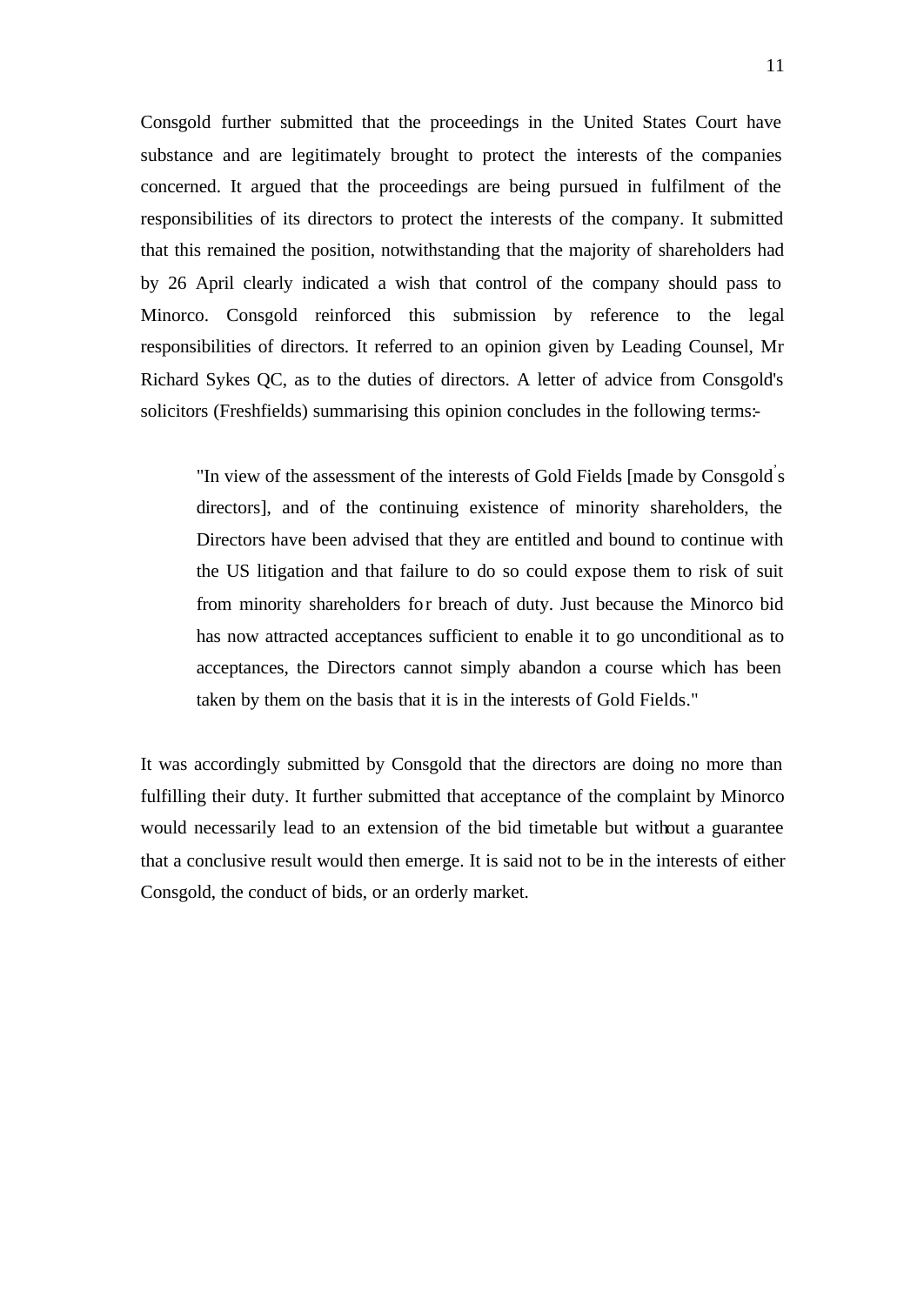## The Panel's reasons

We have stated that legal proceedings can in principle clearly constitute frustrating action. Such action is not to be evaluated just by reference to the subjective intention of the directors, although this may be relevant, since the essential test is whether the action taken by the board "could effectively result in . . . any . . . offer being frustrated . . .". This is ultimately an objective test. Clearly, depending upon their nature and timing, legal proceedings can have this result. In the present case, the form of injunction is unequivocally framed so as to prevent Minorco from implementing its offer and so would have the effect of precluding its success irrespective of the wishes of shareholders. The stage has undoubtedly been reached now, whatever the position earlier, where the litigation is plainly frustrating the offer. It is solely the litigation which stands between Minorco and the success of its bid. This would remain the position until such time in the future as proceedings are finally held and determined in the US Courts. This could be a year or considerably more if the appeal processes were invoked. We consider that this plainly has the effect of frustrating the offer.

Nor do we consider the position is different because of the nature of the duty of directors. Whilst we accept the statement of the law by Mr Richard Sykes, we consider that the action which may be taken by directors in fulfilment of their duties can be limited by the Code. The introduction to the General Principles of the Code provides as follows:-

"While the boards of an offeror and the offeree company and their respective advisers have a duty to act in the best interests of their respective shareholders, these General Principles and the ensuing Rules will, inevitably, impinge on the freedom of action of boards and persons involved in offers; they must, therefore, accept that there are limitations in connection with offers on the manner in which the pursuit of those interests can be carried out."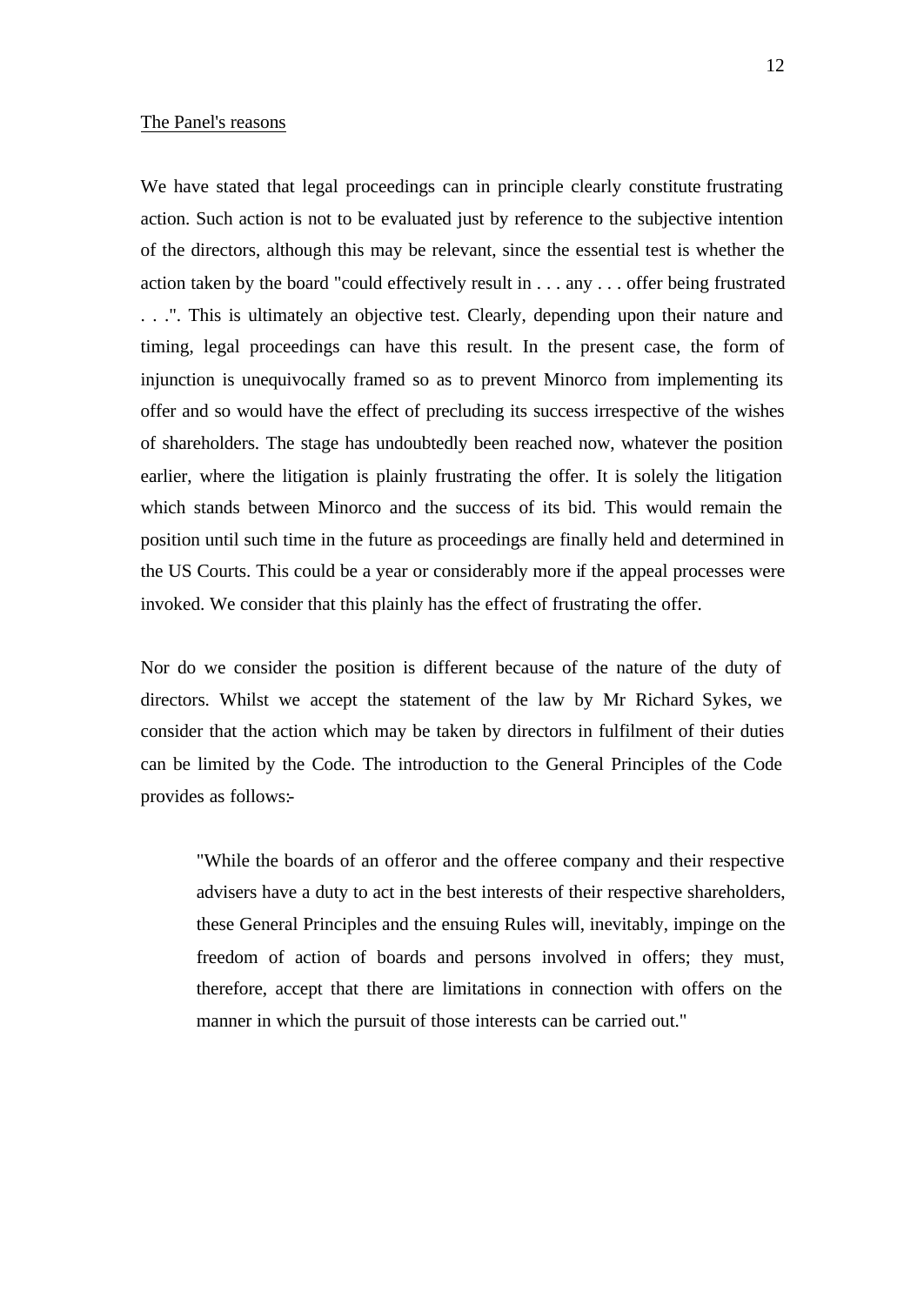This makes it clear that directors must respect the Code in fulfilling their functions. In considering their view of the best interests of the company, directors must have regard to the requirements of the Code and the Panel.

General Principle 7 is one of the most important in the Code. It prevents action being taken by directors which may bring the interests of management into conflict with those of shareholders. It is an important element in securing that shareholders be given the opportunity to consider a bid for their company. It is because of respect for the interests of shareholders that frustrating action is permitted if, but only if, it is approved by shareholders. We consider that, if the board of Consgold think it appropriate to continue their action, they should comply with the Code by seeking to obtain the consent of shareholders at the earliest possible opportunity. If this consent is obtained, then it will be wholly appropriate for Consgold to continue the proceedings. If it is not obtained, then Consgold should discontinue the proceedings which as a private litigant it is free to do at any time. This way of proceeding, therefore, ensures that the wishes of shareholders are taken into account, but in no way involves an interference with the jurisdiction of the United States Courts.

In reaching this conclusion we considered carefully the argument that the position should have been considered at an earlier stage. It is perfectly true that, at the commencement of proceedings in the US, Minorco could have formally asked the Panel to rule whether, if those proceedings developed in a particular way, they would frustrate a bid. It is also true that the Executive could then, or at any subsequent stage, have raised the point on its own initiative. Consgold itself could for that matter have consulted on the point, although we are in no way criticising it for failing to do so. However, the issue would have remained wholly academic if, in this close fought contest, Minorco had not obtained sufficient acceptances or had succeeded in its attempt to have the US injunction discharged. We accept that the offer was considered by shareholders without the knowledge that the Panel might subsequently be asked to reach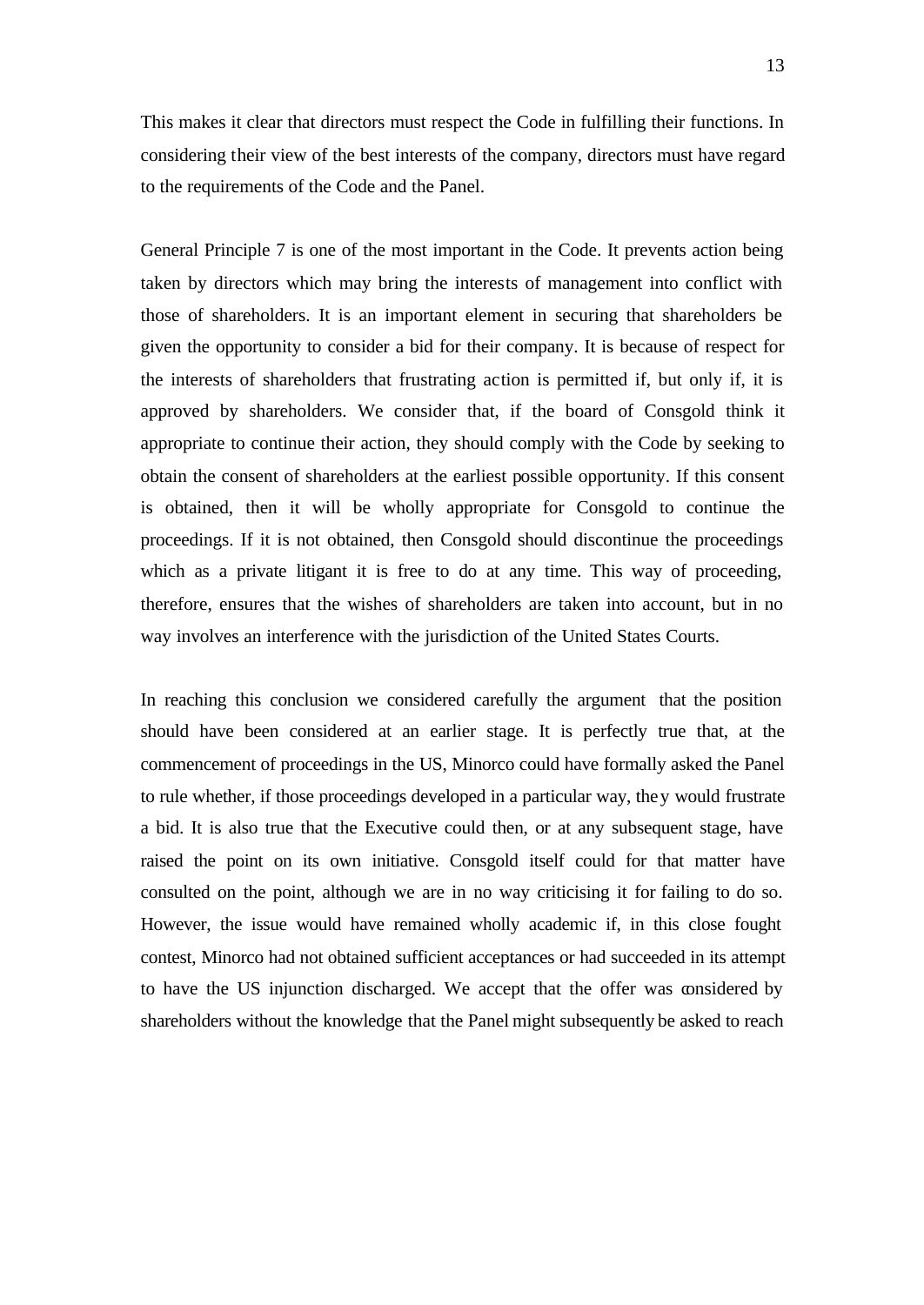the conclusion that the proceedings were frustrating the offer. But we have to weigh this point in the balance against the fact that, at the present time, the continuance of the proceedings is undoubtedly frustrating the wish of shareholders holding the majority of Consgold's shares that control of the company should pass to Minorco. It is very important to uphold the principle of majority control. It is also important to make it plain that in the ordinary course of events there should be recourse to litigation to prevent the offer only if the shareholders consent. The shareholders must be entitled to express a view on action designed to prevent them from receiving the benefit of an offer for their company.

Nor does the fact that the second bid was launched in knowledge of the proceedings in the United States Court in any way assist Consgold. The bid process by Minorco for Consgold has, in reality, been continuous since the end of September 1988, and Consgold could clearly have anticipated in bringing and continuing its proceedings that Minorco might well, if cleared by the Secretary of State, make a fresh offer.

We are, by contrast, concerned that Consgold has nowhere indicated a concern of its directors to ensure that the wishes of the holders of a majority of its shares are taken into account or that an offer for the shares in the company should, if at all possible, be decided on its merits by a majority of shareholders. We consider that, if at all possible, the Panel should ensure that the decision of the majority of shareholders as to control of the company should be respected and given effect.

#### Newmont's position

We have so far dealt with the position of the directors of Consgold in relation to the proceedings brought by Consgold, and its wholly owned subsidiary, GFMC. The order we would make in regard to the action of GFMC will be directed wholly to the directors of the parent company. We must turn, however, to consider whether any order can properly be made against the directors of Consgold in regard to the proceedings brought by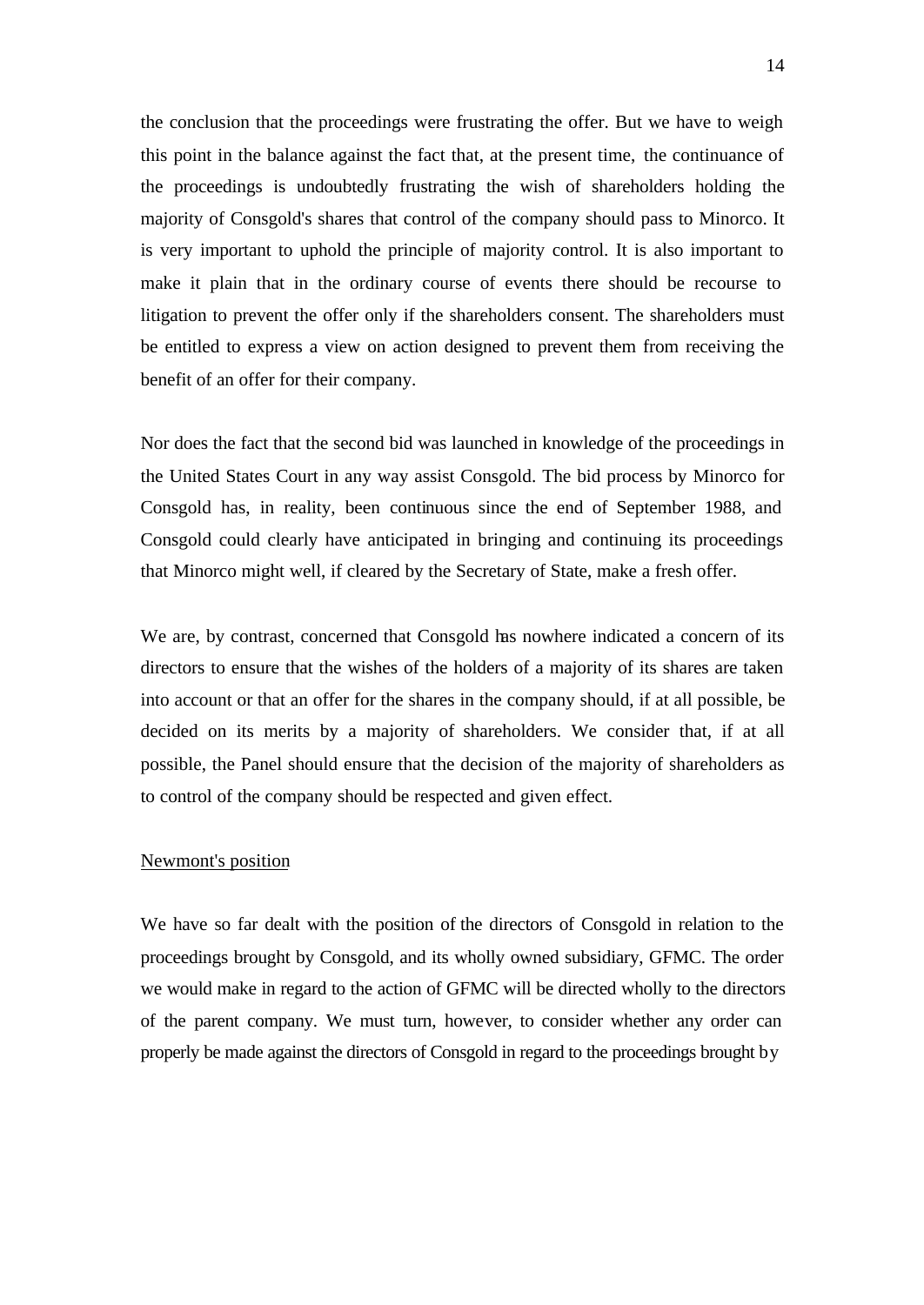Newmont and its subsidiary. This depends upon whether Consgold can be said to control Newmont either in the practical or legal sense. Minorco recognised that it could not complain directly that Newmont itself had taken frustrating action. It is only the directors of the target company who are subject to the obligations of General Principle 7. Newmont appeared before the Panel to assist us with submissions and evidence but not as a party to the proceedings.

We first detail the formal legal position with regard to control of Newmont. Consgold owns 49.3% of the common stock of Newmont. Newmont is a corporation existing and organised under the laws of the State of Delaware. The board of directors of Newmont had ten members, now reduced to nine, three of whom are designated by Consgold. The relationship between Consgold and Newmont is in part governed by a "standstill agreement" and, in so far as it relates to Consgold's position as a Newmont shareholder and the position of its appointees on the Newmont board, by Delaware law. The standstill agreement contains the following provisions:-

- 1. Except as otherwise permitted, the Consgold Group shall not, without the prior consent of the majority of the board of Newmont, including a majority of the independent directors, acquire more than 49.9% of the voting power of all outstanding voting securities of Newmont.
- 2. Consgold may nominate no more than 40% of the members of the Newmont board.
- 3. The Newmont board must nominate for election as directors (i) Consgold's nominees (subject to the 40% limitation) and (ii) at least an equal number of qualified persons independent both of Consgold and of the management of Newmont.
- 4. At each meeting of stockholders of Newmont, Consgold shall vote its shares for the nominees for director recommended by the Newmont board (which shall include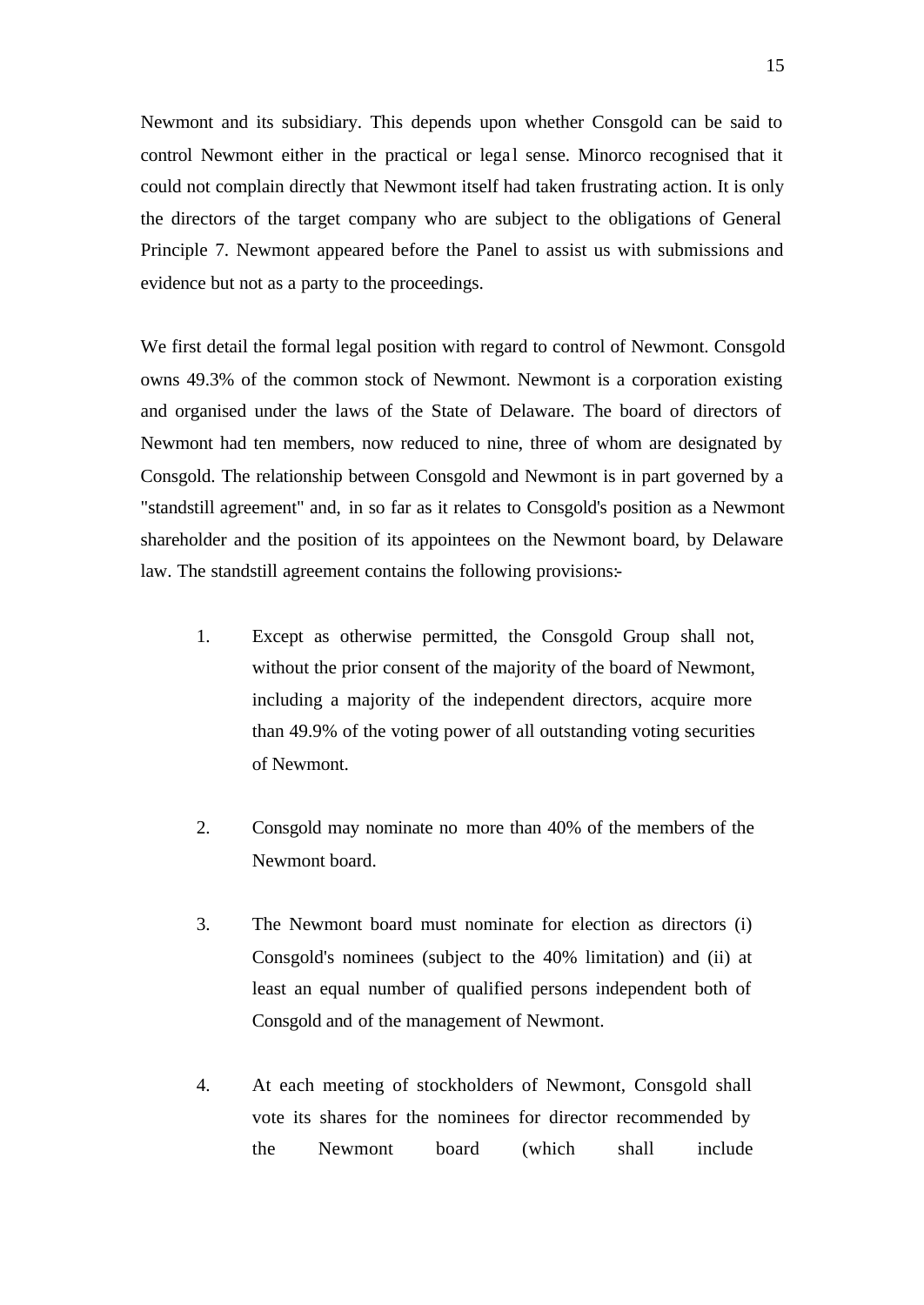the requisite number of Consgold's nominees). Consgold may not solicit proxies with respect to the election of directors of Newmont in opposition to the nominees recommended by the Newmont board. Consgold may vote its shares on all other matters as it determines in its sole discretion.

Newmont attaches considerable importance to the standstill agreement since, whilst it does not render Newmont bid proof, it gives a protection against what might otherwise be the exercise of control by someone holding almost 50% of the shares. Consgold submitted a memorandum from Paul, Weiss, Rifkind, Wharton and Garrison, its US lawyers, which detailed the provisions we have set out, and also suggested that in Delaware law shareholders in Newmont could not require the board to discontinue the litigation. It also explained why Consgold was not able to remove the directors of the board of Newmont so as to secure a majority as a prelude to securing a majority on the board for discontinuance of the Court proceedings. Thus, according to this memorandum, Consgold does not have the ability to dictate Newmont's actions in regard to the litigation.

Newmont amplified this position in its evidence to the Panel. First, it submitted a letter dated 3 May 1989 which set out the position in some detail. Since it is important, we set out certain paragraphs of that letter.

"At all times since 1981 ConsGold's relationship with Newmont at the Board level has been in keeping with the terms of standstill agreements from time to time in effect. At present, ConsGold nominates three directors. As of our Annual Meeting on May 4, 1989, the whole Board will have nine members. Three executive directors and three independent directors will complete the whole Board. The standstill agreement, it should be noted, requires at all times at least an equal number of non-ConsGold directors as there are ConsGold nominees, for which purpose executive directors are not counted. ConsGold has a comparable minority presence on key comittees: Executive (2 of 6),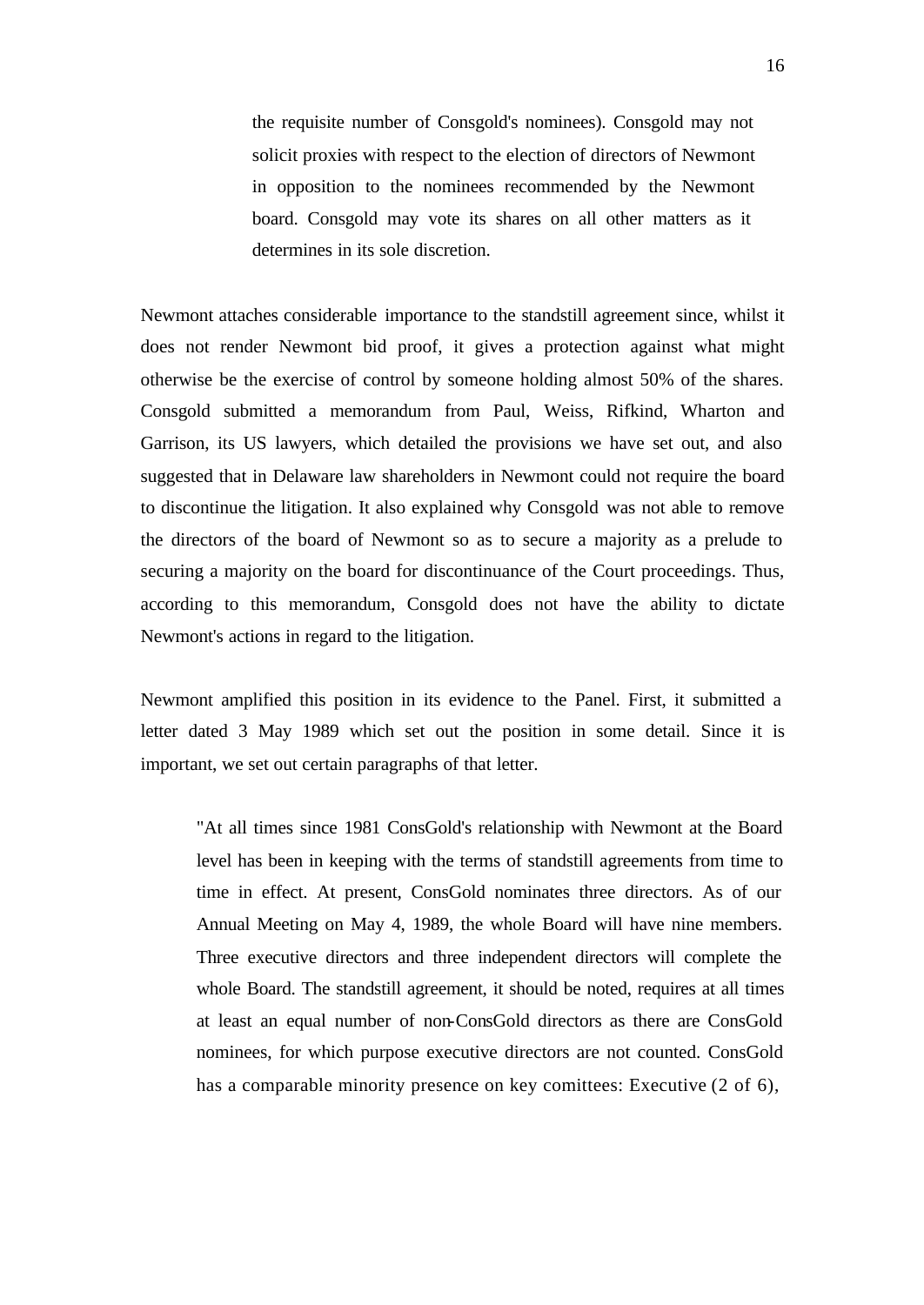Finance (2 of 5), Strategy (2 of 5), Nominating (1 of 3), and Compensation (1 of 4). The executive directors of Newmont have each had long careers with Newmont, and no relationships with ConsGold predating its taking up shares. In effect, therefore, six of the nine directors are distinctly and demonstrably non-ConsGold.

The Board of Directors is advised in major legal matters by the firm of White & Case, which counsel has advised it for more than 25 years. Their role encompasses active representation in the Minorco-related litigation. The directors other than those who represent ConsGold or are executives are additionally and separately advised by the firm of Debevoise & Plimpton in respect of Minorco-related matters. Decisions by Newmont with respect to initiation of the antitrust action were taken with the participating advice of the firm of Covington & Burling which has specially advised Newmont in antitrust matters for more than 25 years.

These firms have on every occasion rendered their advices to the Newmont Board outside the presence and hearing of representatives of ConsGold and without receiving instruction on the matter from any such representatives.

ConsGold is plainly not in a position through its Board position or by its shareholding to impose decisions upon Newmont's management or Board, including in connection with the Minorco litigation. ConsGold has not attempted to do so. Thus the decisions taken by the Board of Newmont to initiate and prosecute the Minorco litigation have been reached without any participation by the ConsGold representatives on the Board. Newmont's Board can and does therefore unequivocally confirm that none of its decisions have been procured or imposed by ConsGold or any of its nominees as directors. Furthermore it should be understood that this has special significance because Newmont's interests are not necessarily identical with those of ConsGold: in addition to being exposed to different types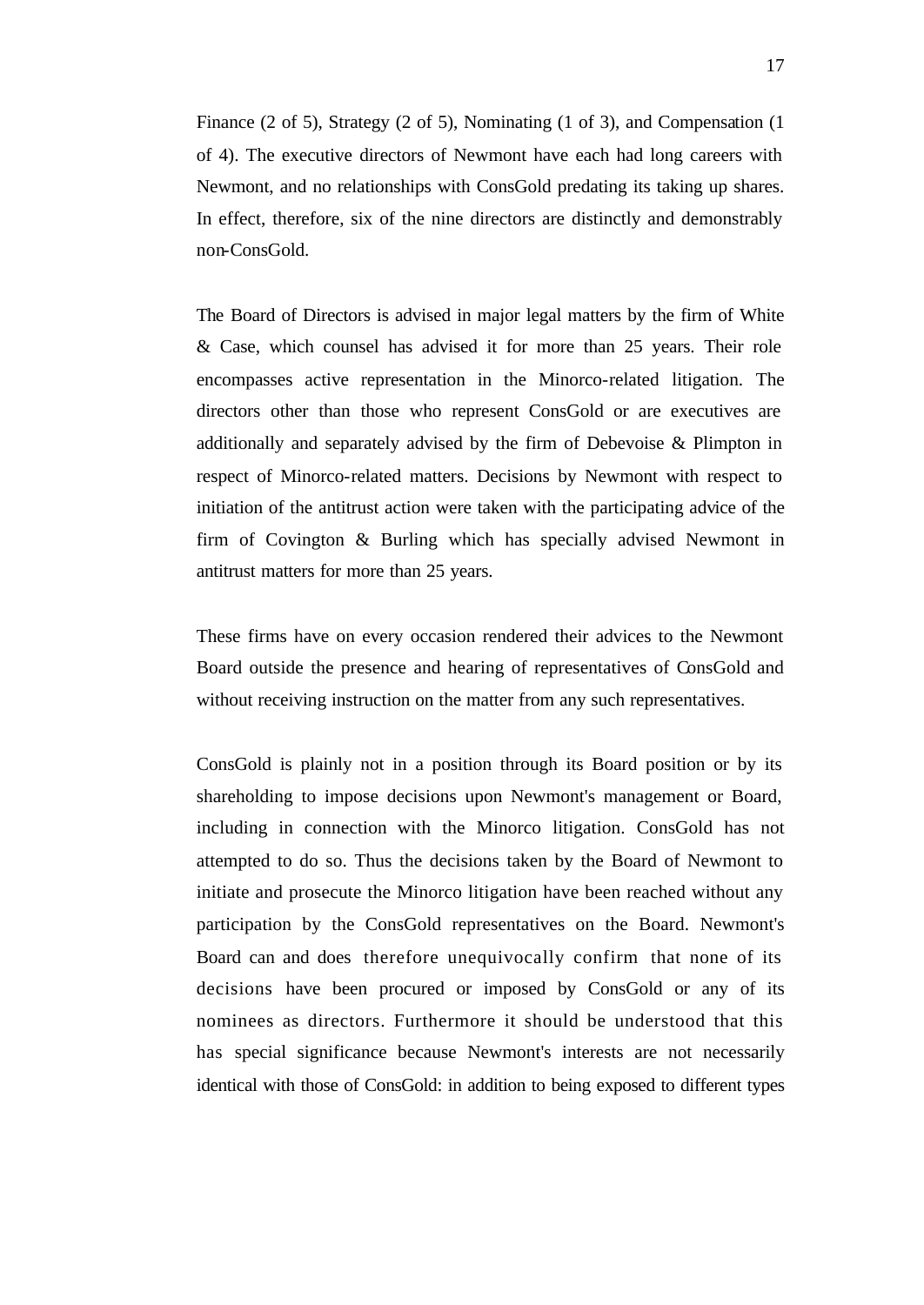of antitrust injury, Newmont's Board opposes in principle a Minorcosponsored sale of control of Newmont which might result if Minorco were successful in the litigation. The standstill agreement with ConsGold, which was achieved as a result of vigorous negotiation at arms length in every iteration or amendment and which is central to preservation of values to Newmont's public shareholders, would be destroyed by such a sale. It is also important to note that the standstill agreement was intensively and extensively litigated as to its serving the interests of all stockholders, in an action entitled Ivanhoe Partners et al v. Newmont Mining Corporation  $d$  al, Civil Action 9221, with supporting opinions thereon issued by both the Delaware Chancery Court and the Delaware Supreme Court. Indeed, the operating provisions of the standstill agreement were therein held to respond appropriately to the twin threats to Newmont's public shareholders as posed at that time by Ivanhoe and, as a result of Ivanhoe's share purchases, potentially by ConsGold itself.

The Panel should consider it material also that Newmont's Board of Directors has retained the investment banking firm of James D. Wolfensohn Incorporated, to confirm in financial and other non-legal terms that the best interests of Newmont's shareholders have been served by initiating and vigorously pressing Newmont's legal rights against Minorco. Such confirmation is in place.

Despite intense activity to that end on Minorco's part, nothing has emerged in the referenced litigation which would remotely suggest that Newmont's shareholders' interests and values can be protected, much less enhanced, by substituting a different form of interim relief for the preliminary injunction now in effect. We make this observation lest it be suggested by Minorco to the Panel that a Panel directive to whomever or a Panel grant of additional time to Minorco would contribute in the slightest to the potential for Newmont's joining in altering the terms of the injunction.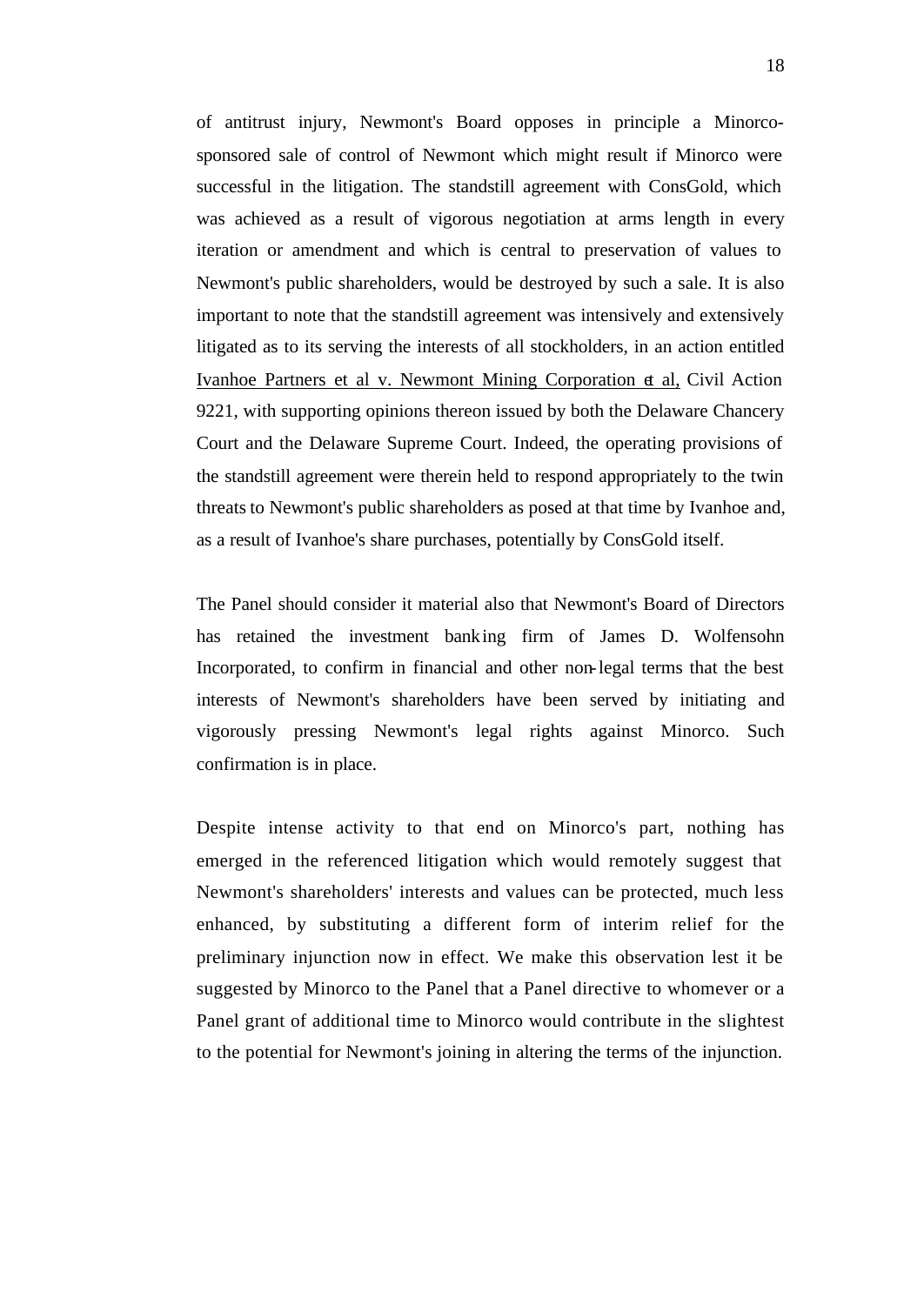Neither of those actions by the Panel would relieve Newmont's Board of its duty to oppose Minorco's obtaining control of the shares of Newmont held by ConsGold."

Mr Leather, the Vice Chairman of Newmont, elaborated on this position orally. He identified the independent directors of Newmont as men of stature and considerable commercial experience. He stressed that the independent directors played an important role in the taking of major decisions by Newmont, including the decision whether to take anti-trust proceedings. If they did not, they could be subject to legal action. He confirmed that there were four directors of Consgold on the board of Newmont. One of these, Mr Parker, the Chairman, President and Chief Executive of Newmont, was a long standing executive of Newmont who had gone on the board of Consgold in 1985 but who was essentially a Newmont man. He told us that the other three Consgold directors played no part in the decision by Newmont as to whether or not to commence, and continue, the anti-trust proceedings. He explained that Newmont had good reasons of its own for wanting to prevent the takeover by Minorco. Newmont regarded itself as a low cost, expansionist, producer of gold. It had increased production by 400% from 1982 to 1987. It planned a further substantial increase in production. It had long been concerned that a move by Minorco in respect of Consgold could potentially impinge on Newmont's plans, because of the risk that Minorco would not wish to expand, or possibly even maintain, Newmont's level of production. He was also concerned, although it was a subsidiary factor, about the possible effect on Newmont if control of 49% of its equity was effectively in South African hands. In all respects Newmont considered that the existing position, where an independent Consgold holds its shareholding under the standstill agreement, was preferable. He did not consider that it was right that Newmont should be "put in play" at the present time, when its expansion plans are only partially complete. He said that he would have recommended the board to commence proceedings against Minorco irrespective of the position of Consgold.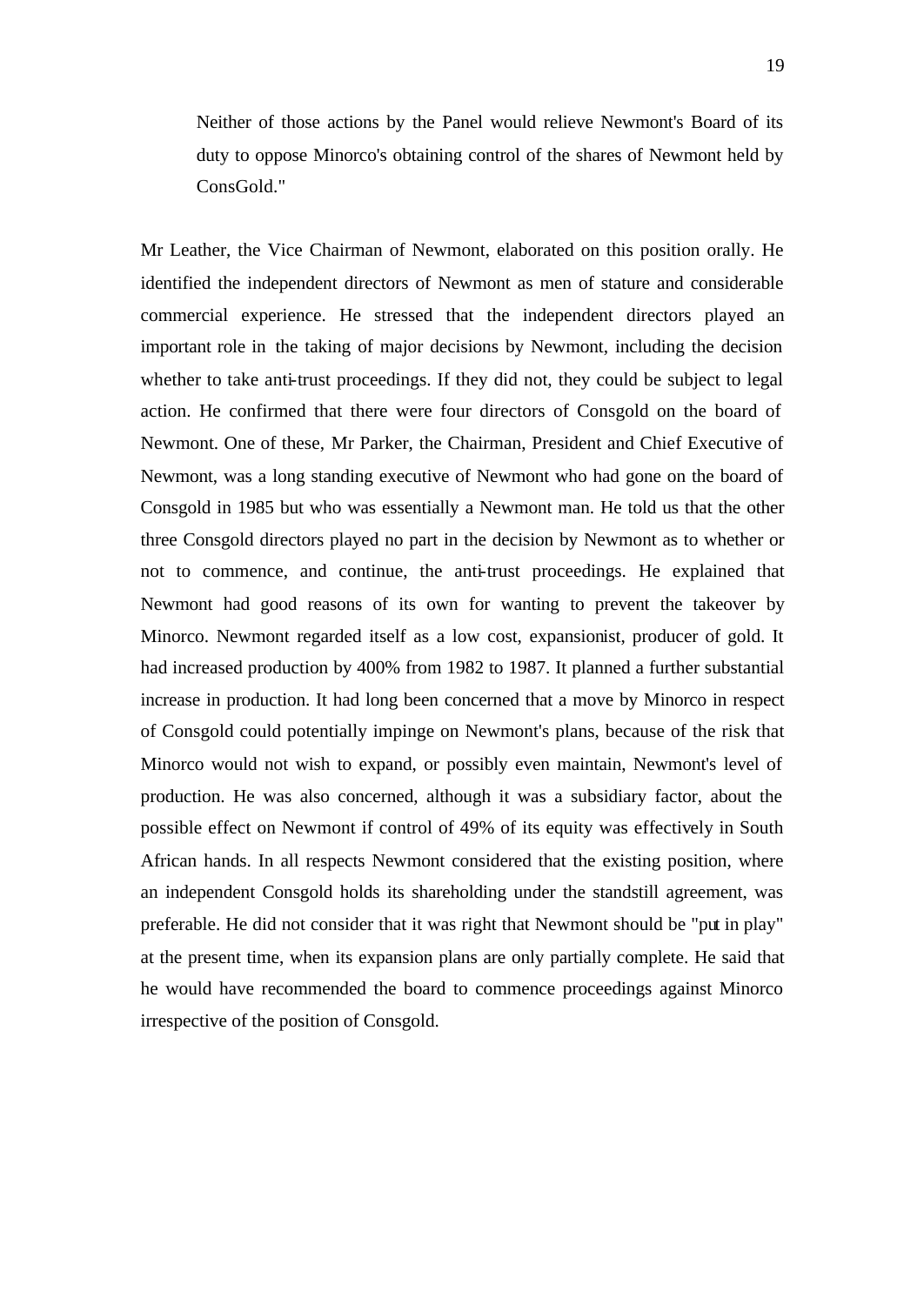Mr Leather also told us that, when the board of Newmont learnt last week that the Panel was being asked to order that Consgold should be required to discontinue its legal proceedings, the board considered what it would do in the event that the Panel so ordered. The board received further financial and legal advice before it considered the position. The only one of the three Consgold representatives on the board present at the meeting in no way sought to infuence the meeting, and withdrew from the meeting whilst the issue was considered. The board decided that, irrespective of whether Consgold continued its action, Newmont would not withdraw its own proceedings. It considered that action to be in the best interests of Newmont.

Minorco submitted that these statements conflicted with some of the arguments made in the anti-trust proceedings. It pointed to extracts from the material filed in those proceedings which suggested that the anti-competitive influences would arise precisely because a takeover of Consgold by Minorco would give rise to control of or substantial influence over Newmont. It suggested that this accorded with the reality where one shareholder held 49%. It was on this basis that the interim injunction was granted.

In the light of the evidence before us, we conclude that Consgold does not in a legal sense control Newmont. We accept that, in view of its shareholding, Consgold may have considerable influence in regard to the general direction of the affairs of Newmont particularly in so far as its corporate plans might require the raising of new capital. We do not, however, consider that Consgold has controlled, procured or been a dominant influence in the commencement or continuance of the legal proceedings by Newmont. Nor do we consider that Consgold could require or procure their discontinuance. The fact, relied upon by Minorco, that there was substantial cooperation between lawyers for Consgold and Newmont in the anti-trust proceedings does not surprise us. They each separately considered that their interests would be best served by seeking an injunction, and having established between principals that this was so, left it to the lawyers to liaise and make common course as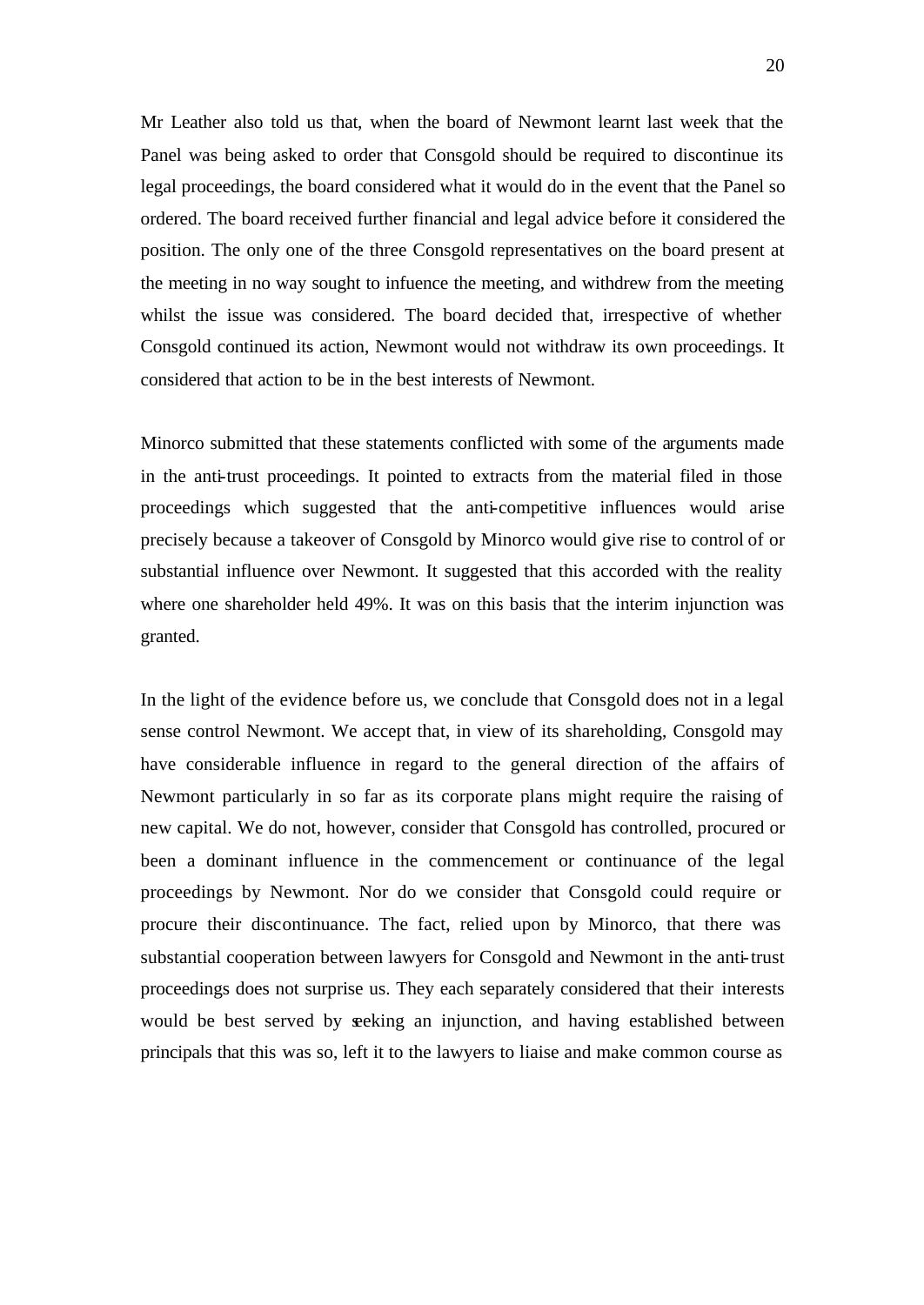appropriate. The reality is that, for the reasons given by Mr Leather, Newmont understandably considered that its own separate interests would be served by taking anti-trust proceedings. Newmont and Consgold were, as he put it, "natural allies".

We are fortified in this conclusion by a submission made in evidence by Mr Epstein of Shearman & Sterling, Minorco's US lawyer. He expressed the view that the position was correctly described in the letter of 3 May from which we have extensively quoted. He submitted that what was incorrect was the different claim made before the US court, namely that Consgold could control or substantially influence the affairs of Newmont. All we are ruling, however, is that Consgold have not controlled or procured or been a dominant influence in, the decision of Newmont to take legal proceedings.

In the light of this conclusion, we do not consider we can properly make any order against Consgold in regard to the legal proceedings commenced by Newmont. Minorco considered that we should require those directors of Consgold who were also directors of Minorco to use their best endeavours to persuade or influence Newmont to withdraw its anti-trust proceedings. We consider that such an approach would be inappropriate. First, there is no evidence that the Consgold directors are responsible for Newmont's taking anti-trust proceedings and, consequently, Newmont's taking of such action gives rise to no breach of General Principle 7 by Consgold's directors. The position would be different if Newmont were acting as an agent or creature of Consgold in taking such proceedings, or possibly even if Newmont had been simply persuaded to do so by Consgold. In the absence of such a conclusion, we consider it would be inappropriate to require the directors of Consgold who are also directors of Newmont to carry out their latter functions otherwise than in accordance with their distinct duty to Newmont.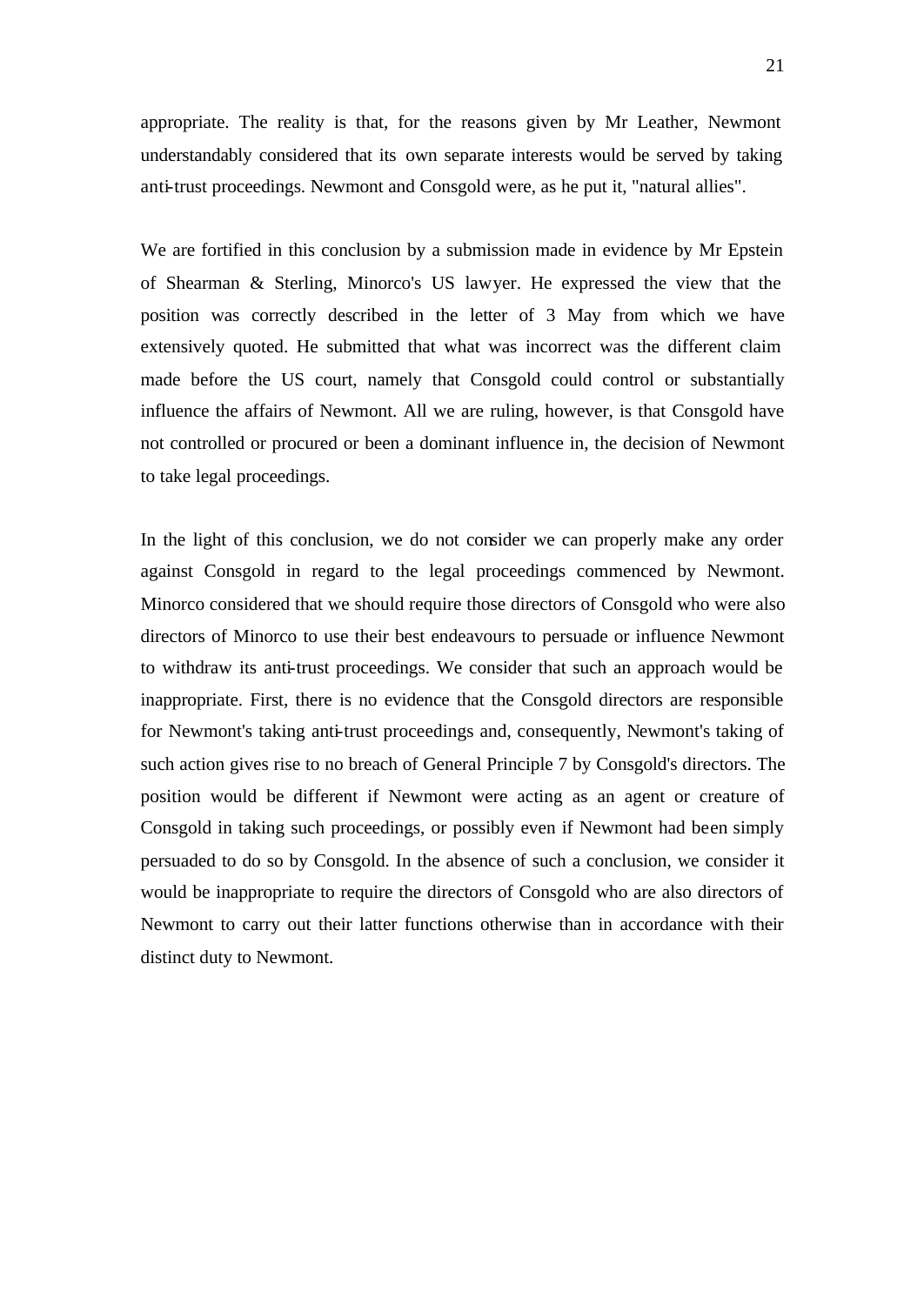## The Panel's order

In the light of our conclusions relating to Newmont, we had to consider whether it was proper to make any order against Consgold. It can be said that such an order may have no practical effect because, even if Consgold does discontinue its proceedings, the bid will still lapse unless Newmont also withdraws its claim or the situation otherwise changes in the US Court. We did not, however, consider we could proceed on the basis that such an outcome should be taken for granted. We consider that we should proceed in an orderly way by requiring Consgold to discontinue its litigation forthwith, unless it is approved by shareholders. We should set a timetable which enables that issue to be decided by 30 May. We should then allow a further 7 days from the date of the shareholders' meeting or, if Consgold decides not to convene a meeting, from the date Consgold withdraws its litigation before the bid must lapse. This is in case for any reason, in the light of the decision of Consgold, Newmont reconsiders its own previously held view as to the future of its proceedings or, in the admittedly limited time available, the US court reaches any different decision as to the future of the action. We take this course because we think that all proper steps should be exhausted before it is accepted that the majority decision that control of a company subject to the Code should pass to Minorco is rendered ineffective by any action in the US Court.

We recognise that this extends the last potential date by which the bid can become fully unconditional by 20 days beyond day 81, but this is not beyond the latest date on which payment would become due to accepting shareholders under the terms of the offer. We consider it would be less fair to those shareholders who have accepted the bid if we did not require Consgold to discontinue its frustrating action unless it gets shareholder approval.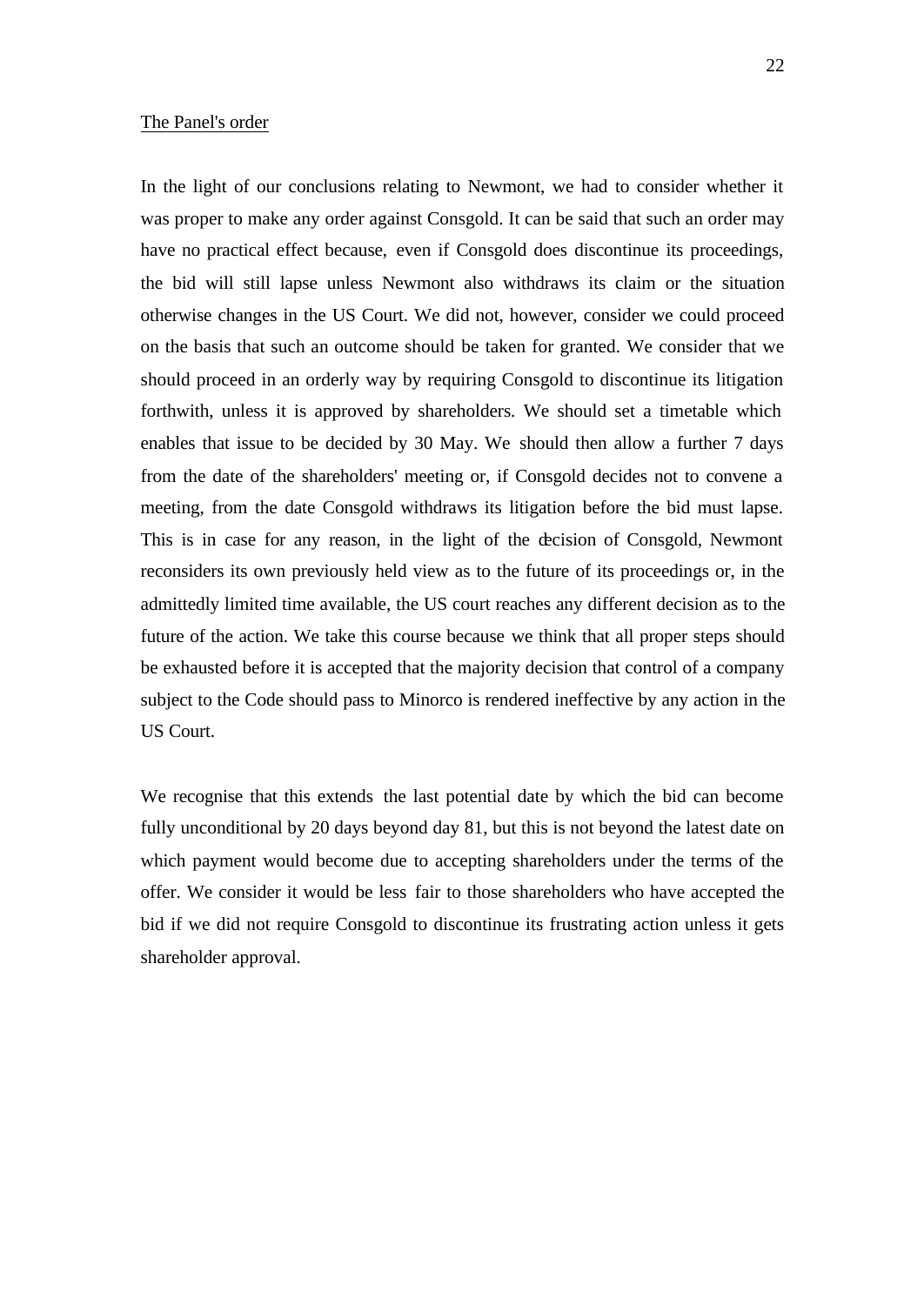As has already been indicated, the order of the Panel will mean the necessary extension of the bid timetable to enable shareholders to consider whether or not to approve the action of the board. We therefore order as follows:-

- (i) Consgold should withdraw its United States proceedings, and procure that those of GFMC are withdrawn, unless Consgold convenes a general meeting to approve the action of the board for a date on or before 30 May 1989, in which event Consgold should withdraw, and procure the withdrawal of, the proceedings forthwith if shareholders fail to approve them.
- (ii) The time for the offer becoming fully unconditional in compliance with Rule 31.7 shall be seven days after the time when the shareholders meeting to approve the US proceedings is held or, if earlier, after the time when those proceedings are withdrawn (but not, in any event, before 17 May).
- (iii) So far as the Code is concerned, Minorco may, notwithstanding Rule 18, use any authority it validly holds to vote on any resolution put to such a meeting to seek shareholder approval of the litigation. However, it is not for the Panel to determine whether as a matter of law Minorco has any such authority.
- (iv) Minorco may exercise the votes attaching to its own Consgold shares at any meeting called to approve the United States proceedings. Consgold should not take any legal proceedings, whether in this country or elsewhere, with a view to preventing Minorco from exercising its voting rights.
- (v) In the event that the bid does become fully unconditional Minorco must use its best endeavours to despatch the consideration due to accepting Consgold shareholders by 7 June.